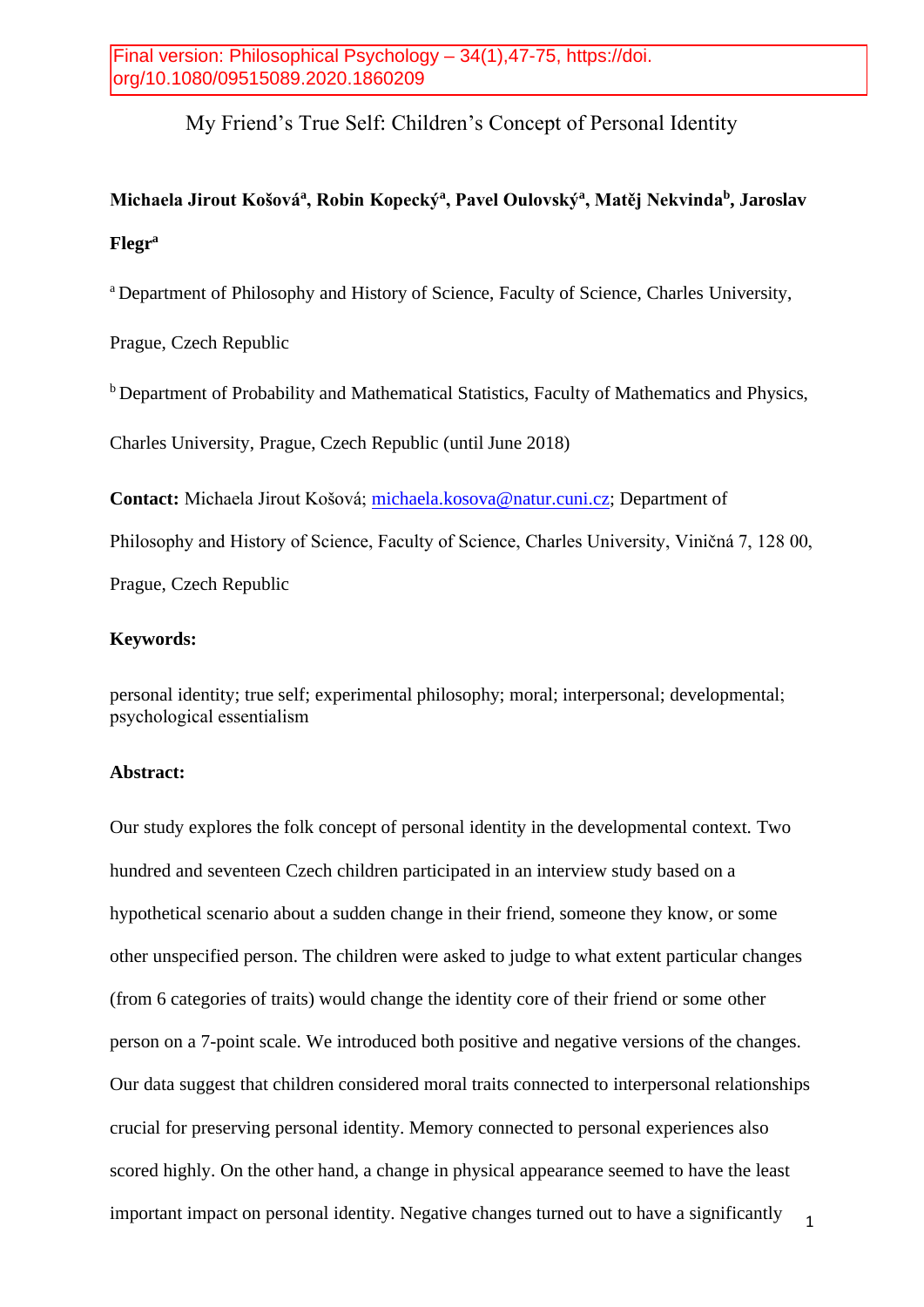greater impact than positive changes in all categories, except physical. Possible effects of scenario and the participants' age and sex were further explored. We discuss the possible causes of the effect of negative moral change and the role of social dimension in the development of the concept of personal identity.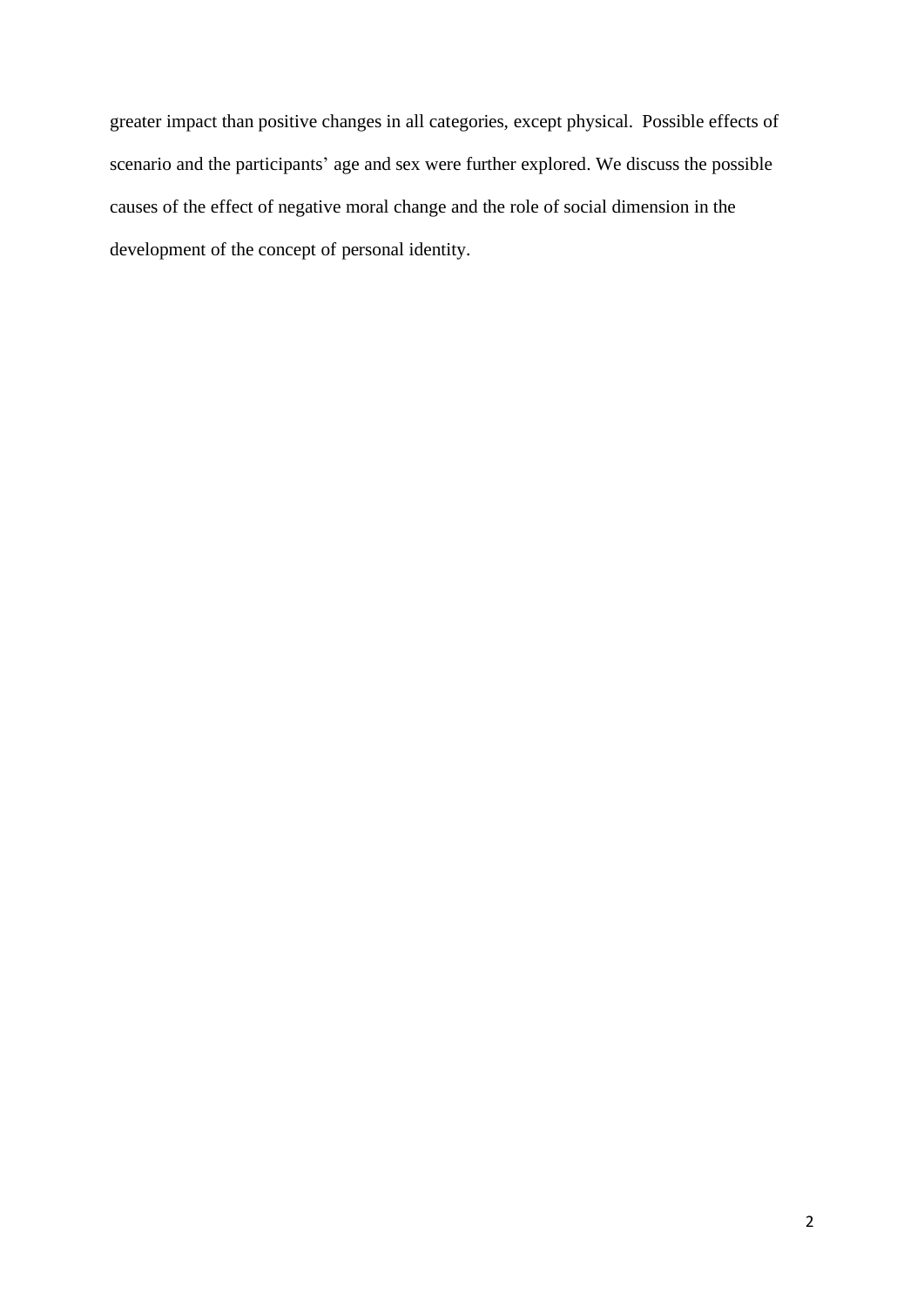#### 1. Introduction

#### 1.1. Current Knowledge

We, as social beings, live in a world full of selves: each person has various typical characteristics, both physical and psychological, which make them who they are - some of them more, others less so. We see each other as 'bundles' of traits and dispositions, which helps us orientate within the social environment and choose wisely when entering new relationships. However, people change throughout their lives and although some changes are seen as natural, others can threaten the integrity of the self. Thus it seems that the 'bundles' that we are made up of have certain essential cores. Many thinkers have devoted a substantial part of their work to developing theories about personal identity, trying to determine 'from the armchair' what is the most essential aspect of the self and what has to stay intact in order for a person's identity to remain unbroken.

Together with the researchers who inspired our current work, we are sceptical about most of these armchair-philosophy approaches. Since the concept of self is so very dependent on the fact that we are social beings, it is best to look for the answer in a natural environment: between people untouched by highly abstract philosophical debates, whose concepts naturally stem from their everyday life in society. Personal identity is a question that matters to everyone and we lean towards the view that it is defined by the way people view it in everyday social interactions and practices (Prinz & Nichols, 2016, p. 449). Thus, we see experimental philosophy as the right approach in the quest to find out more about these issues because it enables us to get in contact with the real-world phenomenon, even though we do not deny the value of purely theoretical inquiry.

This paper addresses current experimental-philosophy research on children's concept of personal identity and its relation to morality. The way we define morality in this context is specific and follows previous studies on the topic, since, as we already suggested, the results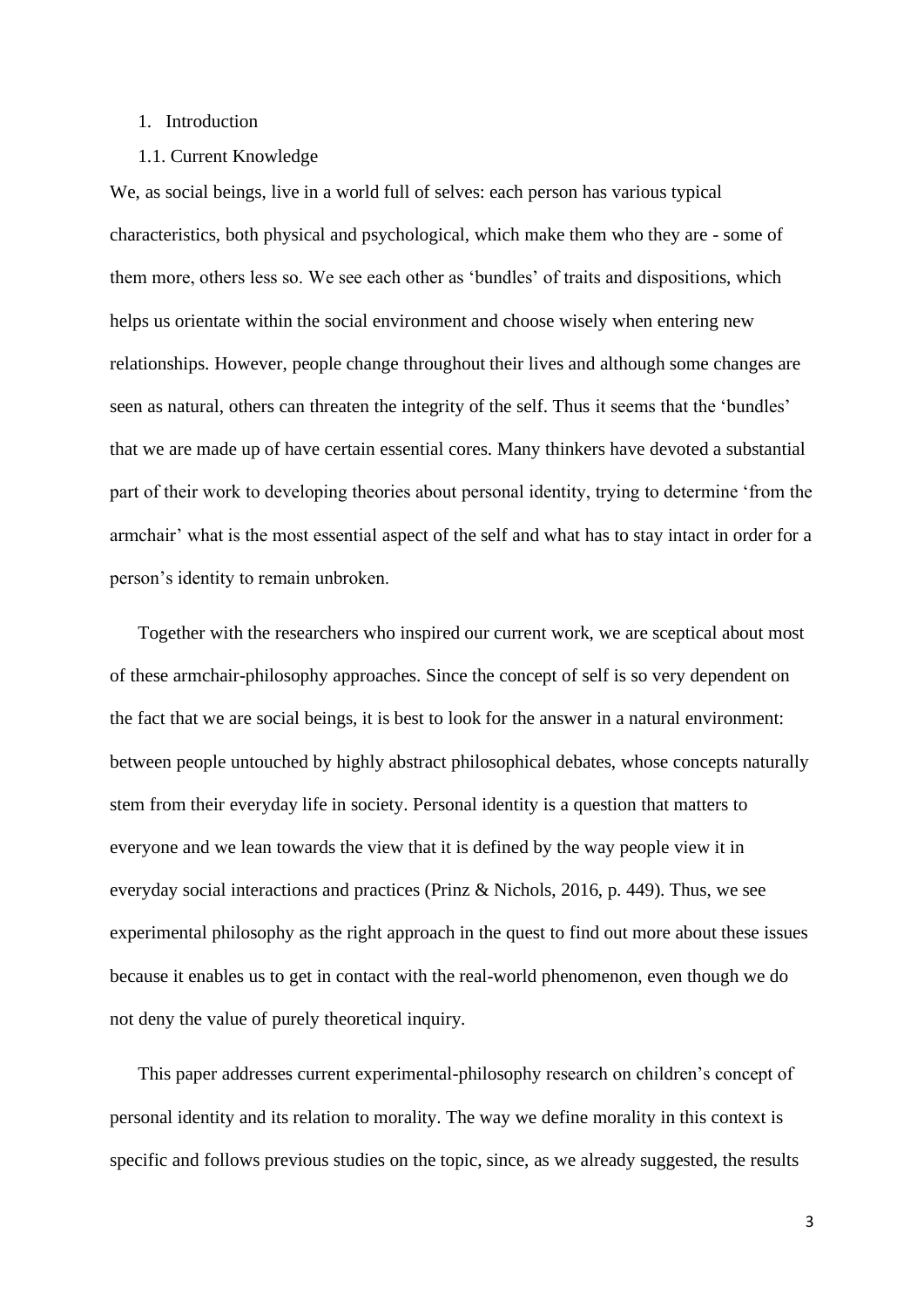of the existing studies point to the fact that interpersonal relationships are especially important in the context of revealing the folk concept of personal identity (Strohminger & Nichols, 2014, 2015; Prinz & Nichols, 2016). The focus of the paper is therefore on the interpersonal dimension of morality, by which we mean personal traits and dispositions that directly affect interpersonal relationships (e.g., cruelty, selfishness, criminal behaviour, callousness on the one side, and empathy, generosity, selflessness, conscientiousness, kindness on the other side). We can also define our sphere of interest as a kind of *moral essentialism* (Heiphetz, Strohminger & Young, 2017, p. 745).

Earlier studies exploring these issues were mostly questionnaire studies of adult respondents. Their results revealed a strong tendency in the respondents to ascribe importance to moral traits (esp. traits connected to the social realm) in the context of preservation of personal identity. In their online studies launched in 2009, Prinz and Nichols explored the folk concept of diachronic identity and managed to show that moral continuity is far more crucial for preserving personal identity over time than memory, agency, or narrative ability. They explained their findings by suggesting that morality is above all a social phenomenon and thus is of extreme importance to us. Moral values are sustained by the community in which we live, and our success as social beings depends on how this community views us (Prinz & Nichols, 2016, p. 463).

The above-mentioned findings about the role of the social dimension in the concept of personal identity inspired further studies that managed to support this view. In their five online questionnaire studies with adult respondents, Strohminger and Nichols (2014) found strong support for their hypothesis of the *essential moral self*. The intuition of most of their participants turned out to be that moral traits constitute the core of personal identity. Similar results further supported the hypothesis in another study focusing on the intuitions of relatives of patients with neurodegenerative disorders (Strohminger & Nichols, 2015). Symptoms of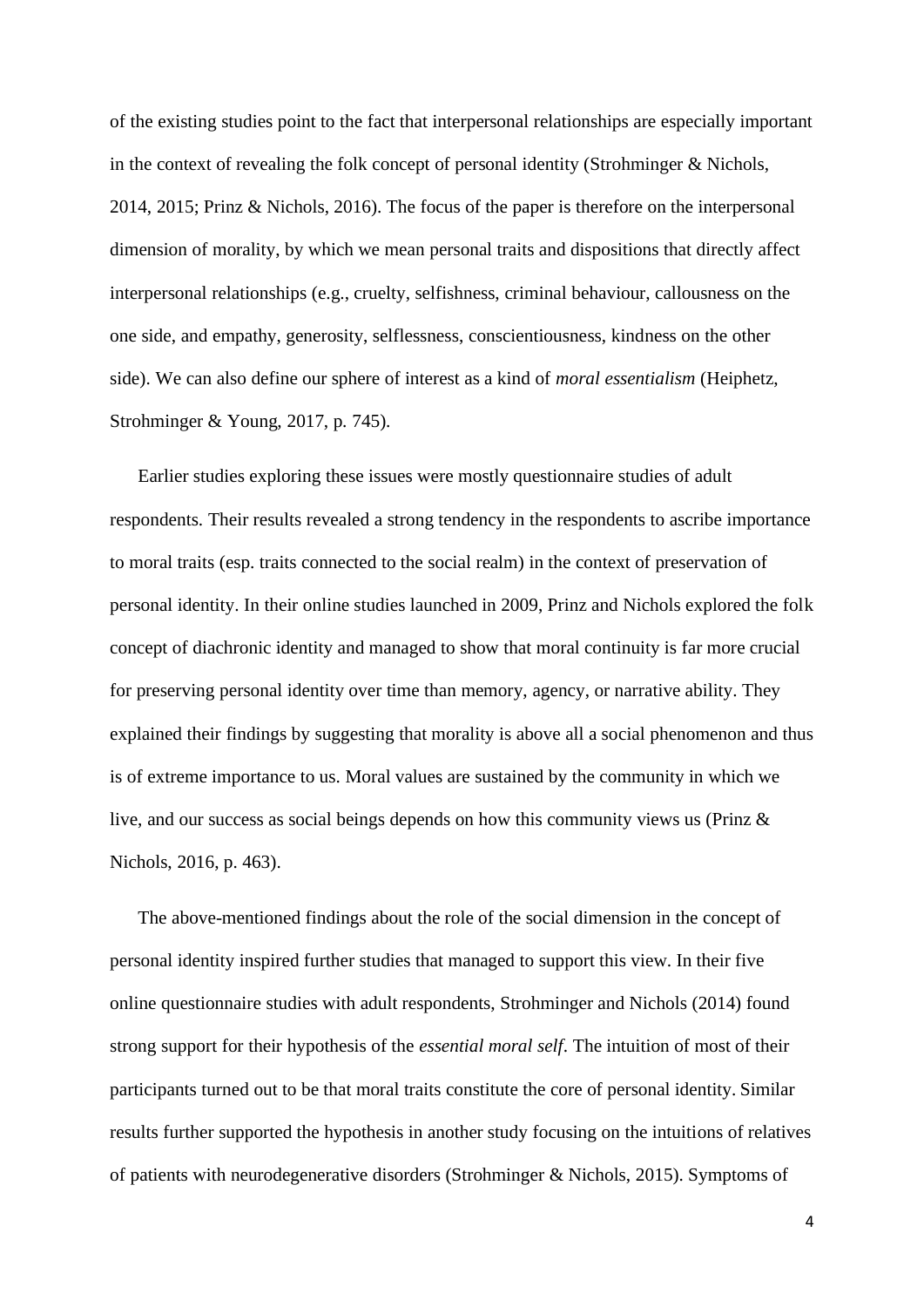disorders that affect the moral (interpersonal) dispositions of a patient were viewed by respondents as more identity-breaking than other common symptoms, such as amnesia.

Strohminger, Knobe and Newman (2017) refined the concept of the self by suggesting that apart from the concept of the *self* as such, folk people also have the concept of *true self,* which is a kind of subset of characteristics that are the most crucial and deep-down constituents of a person's self (p.552). Based on various psychological research findings, they defend the hypothesis that the *true self* is generally perceived as moral and inherently good (pp. 552-554), which could possibly be a result of the way we conceptualise essences or our need to maintain social bonds (pp. 556-557).

Similarly, Heiphetz, Strohminger and Young (2017) found that the role of social bonds seems to be crucial for the folk concept of personal identity. Participants in their studies judged belonging to a group as important for them and mediation analyses revealed the relationship between the perceived importance of community and the type of moral belief they judged to be more important for preserving personal identity. Changes to widely shared moral beliefs would result in a more radical identity change than changes in controversial moral beliefs, because widely shared beliefs are more closely connected to relationships in the community (p. 758).

The importance of interpersonal relationships in judgements about personal identity comes forward also in research conducted by Tobia (2016), which focused on the direction of hypothetical change. Tobia takes into consideration relational theories of personal identity, which emphasize the role of interpersonal relationships – an approach that is often overlooked in most philosophical theories (p. 38). In his study he broadened the classical scenario and found that respondents presented with the reversed Phineas Gage scenario (moral improvement) tended to claim that he is still the same person after the accident, whereas in the original scenario (moral deterioration) the opposite tendency was the case. Both changes are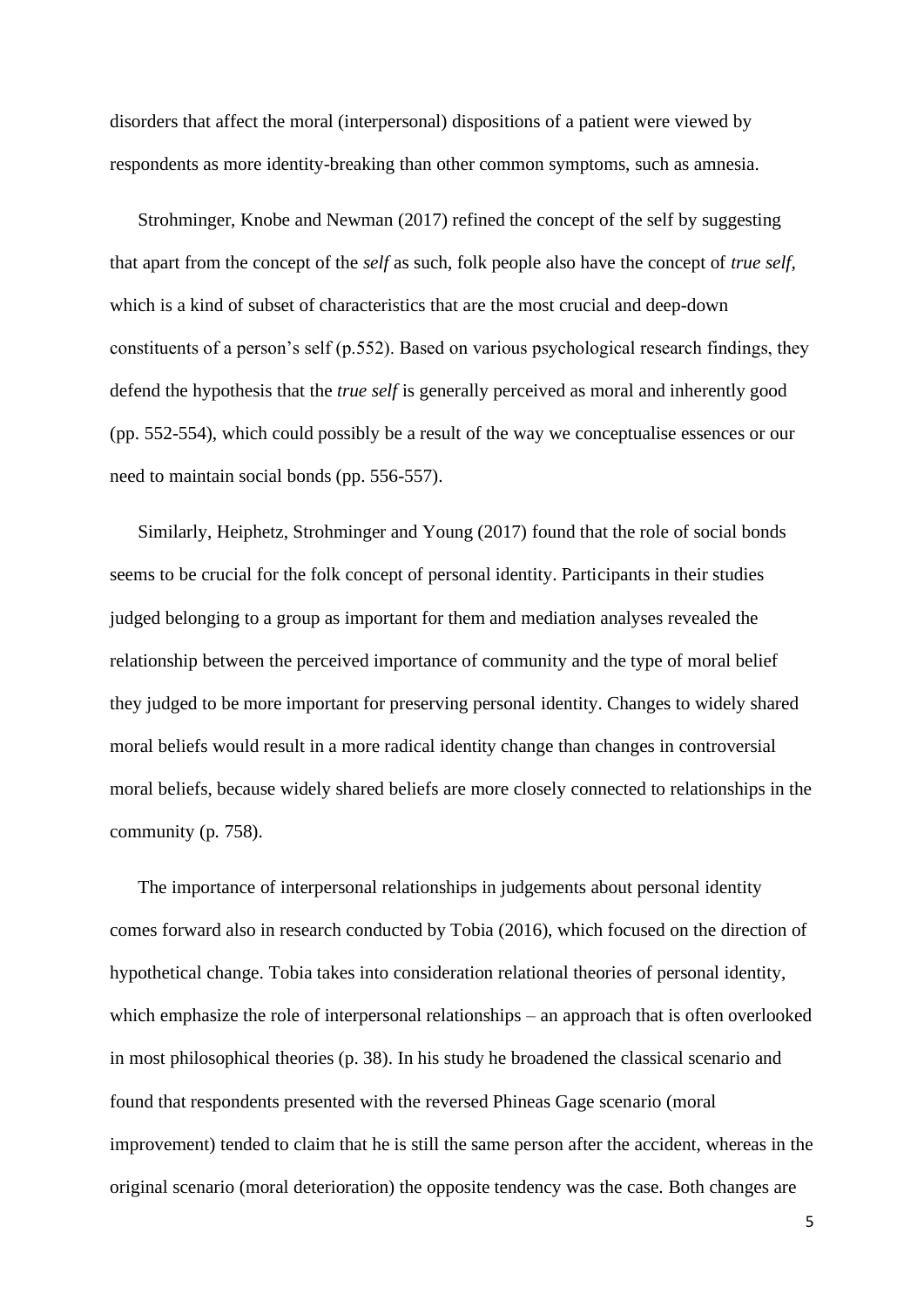equally radical, but the negative version leads more often to conclusions that the identity of the person in question was broken. Tobia suggests that the size of the change does not play the main role here and the reason why responses to opposing scenarios differ so greatly is connected to the fact that the self is viewed as essentially good (pp. 39-40). In his earlier paper (2015) Tobia supported his theory by further examples (Parfit's *nobleman* thoughtexperiment and also examples from pop-culture and literature). He concludes that normativity (which is connected to the social dimension) is to be viewed as a crucial aspect of the personal identity concept (p. 404).

Heiphetz, Strohminger, Gelman and Young (2018) also reported that their adult respondents judged the change from good moral beliefs to bad moral beliefs to have a significantly more serious impact on preserving personal identity than the change in the opposite direction (bad moral beliefs to good moral beliefs). The difference was mediated by the perceived influence of both types of changes on friendships. However, the results of the same study on children aged 8-10 years did not show these effects, possibly because of the sample size or study design (p. 216).

The authors also conducted another study comparing children and adults (pp. 211-214). The respondents were supposed to judge how much a person would change after taking a pill that changes either their widely shared moral beliefs, controversial moral beliefs, memories, or preferences. Children reported, similarly as adults, that the person would change more after a change in their widely shared moral beliefs took place.

The difference between adults and children appeared in the impact of memories and preferences on perceived identity change – in this context, children found memories and preferences more important than adults (p. 214).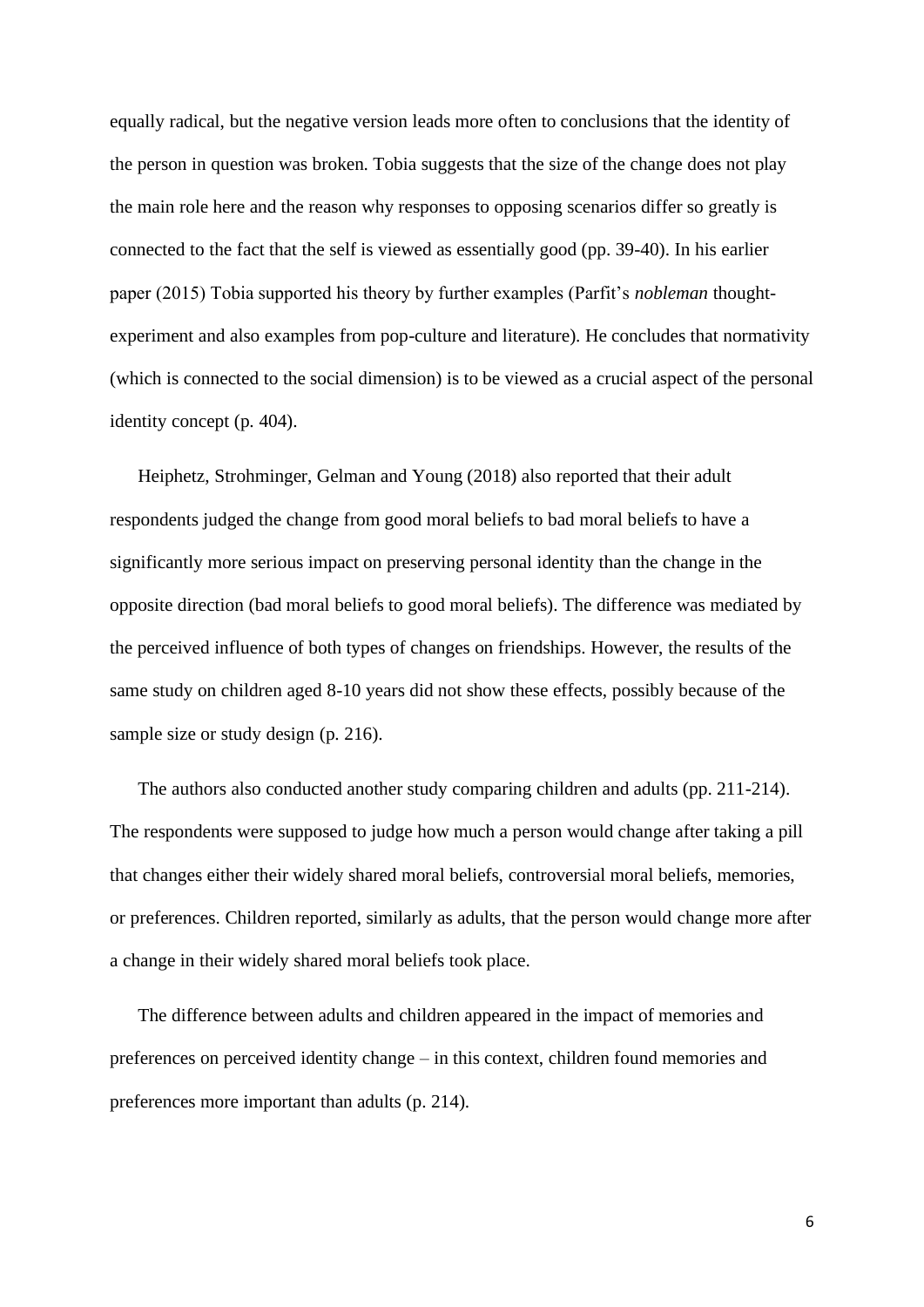The role of memory is, no doubt, crucial for the question of personal identity and has always been considered in this context (the classic example is John Locke, 1690) and has come forward also in findings of modern authors who emphasize the role of psychological in contrast to physical characteristics (Nichols & Bruno, 2010). However, studies exploring the difference between the importance of memory and moral traits for preserving personal identity show that in this context moral traits surpass memory (Prinz & Nichols, 2016; Strohminger & Nichols, 2014, 2015), although not consistently in all studies (Heiphetz, Strohminger & Young, 2017). It is thus desirable for future personal-identity studies to consider the role of memory and explore its importance in comparison to morality.

The question *why* interpersonal moral traits are so important for us certainly has to do with the fact that we are social beings and view ourselves and others in the context of social relationships (Prinz & Nichols, 2016, p. 463). However, our understanding of the fact why good moral traits appear in the very core of personal identity might be deepened by pointing to our natural tendency to essentialize (Strohminger, Knobe & Newman, 2017, pp. 556-557).

*Psychological essentialism* is a tendency to view entities as having an inner essence hidden behind superficial traits (De Freitas et al., 2018, p. 138). According to De Freitas and colleagues, the true self concept is a result of these natural essentialist tendencies, since the traits that are usually ascribed to the true self are viewed as "immutable, discrete and inherent" (De Freitas et al., 2018, p. 138). The answer to the question why social traits are more important than other kinds of traits might lie in the normative and teleological nature of essentialism. People seem to think about the essences of various entities in terms of their purpose, a *telos* (Rose & Nichols, 2019), and, at the same time, the traits that are believed to support personal identity are predominantly normatively good (De Freitas, Tobia, Newman & Knobe, 2017, p. 398). This logic that connects normativity and teleology could also be applied to human beings: if the purpose of the music band is to make good-quality music and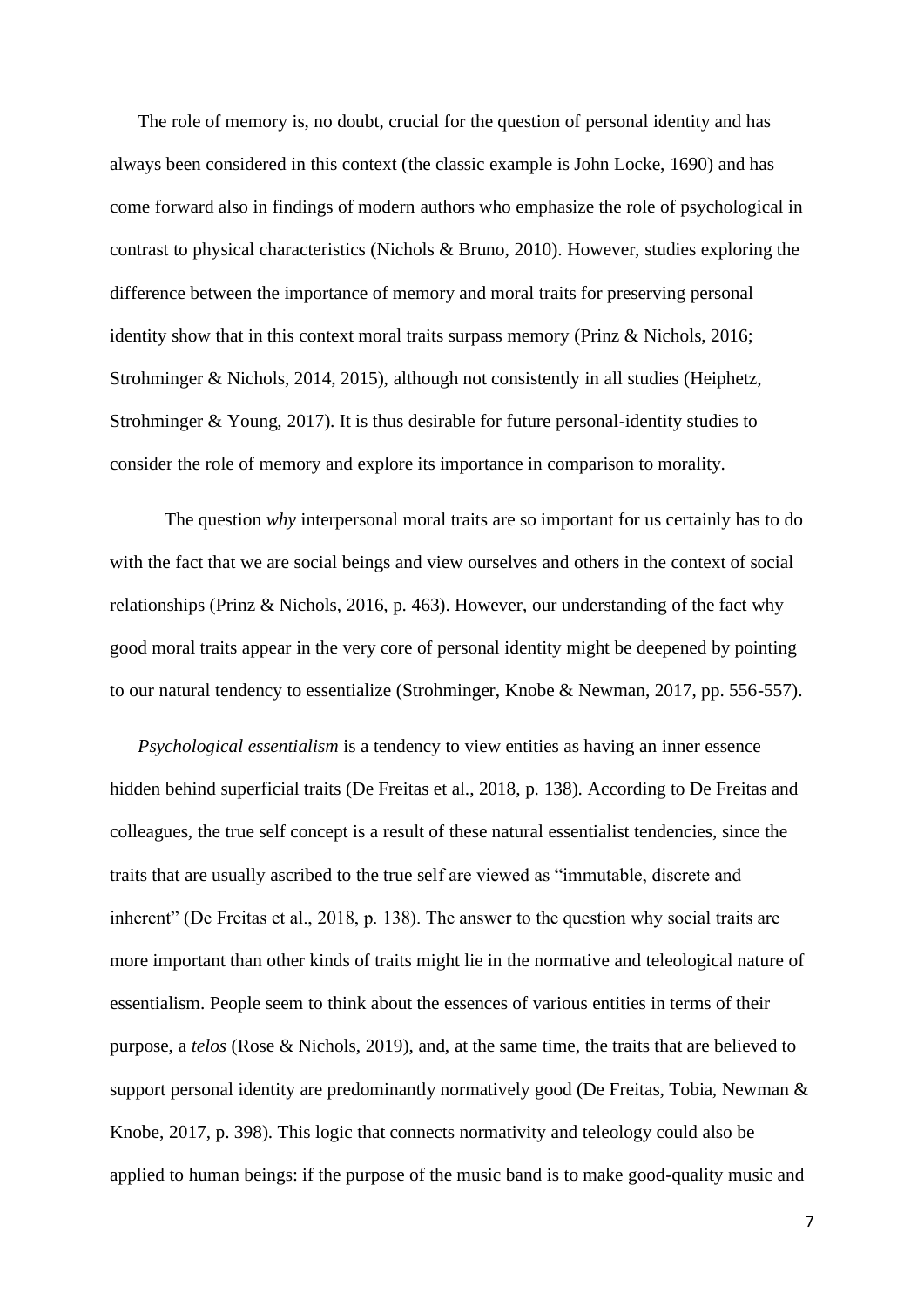the purpose of scientific papers is to carry valuable scientific information, then the purpose of a person is to be morally good (De Freitas, Tobia, Newman & Knobe, 2017, p. 397). This theory seems to be in perfect accord with the battery of studies showing that good moral traits play superior role in preserving personal identity and explains why the folk view of personal identity seems so optimistic: a view that everyone is good deep inside (see De Freitas & Cikara, 2018).

Also the question of what exactly the studies described in this section and other similar studies reveal about the lay concept of personal identity is still open. Recent debate shows that we can interpret the results as a tendency by respondents to view a change in moral traits as leading to a significant change rather than annihilation of the person in question (Starmans & Bloom, 2018). On the other hand, it is possible to argue for a more radical interpretation, saying that with moral deterioration comes the end of the person in question, in the sense of numerical identity (De Freitas, Cikara, Grossman & Schlegel, 2018). There are studies, such as those of Tobia (2015), which manage to disambiguate between numerical identity and similarity (Dranseika, 2017) and still reveal the effect that we find in other, conceptually less precise studies.

We do not believe that it is necessary to stick to either of the interpretations in order to appreciate the aforementioned research. These studies show us that the concept of personal identity is closely connected to the social dimension and appreciation of moral goodness, regardless of the precise formulation of the folk concept. What is more, it might be misleading to expect philosophical rigour from the folk. On the contrary, we believe that we should be prepared to embrace a certain vagueness when trying to describe folk concepts.

#### 1.2. Original Study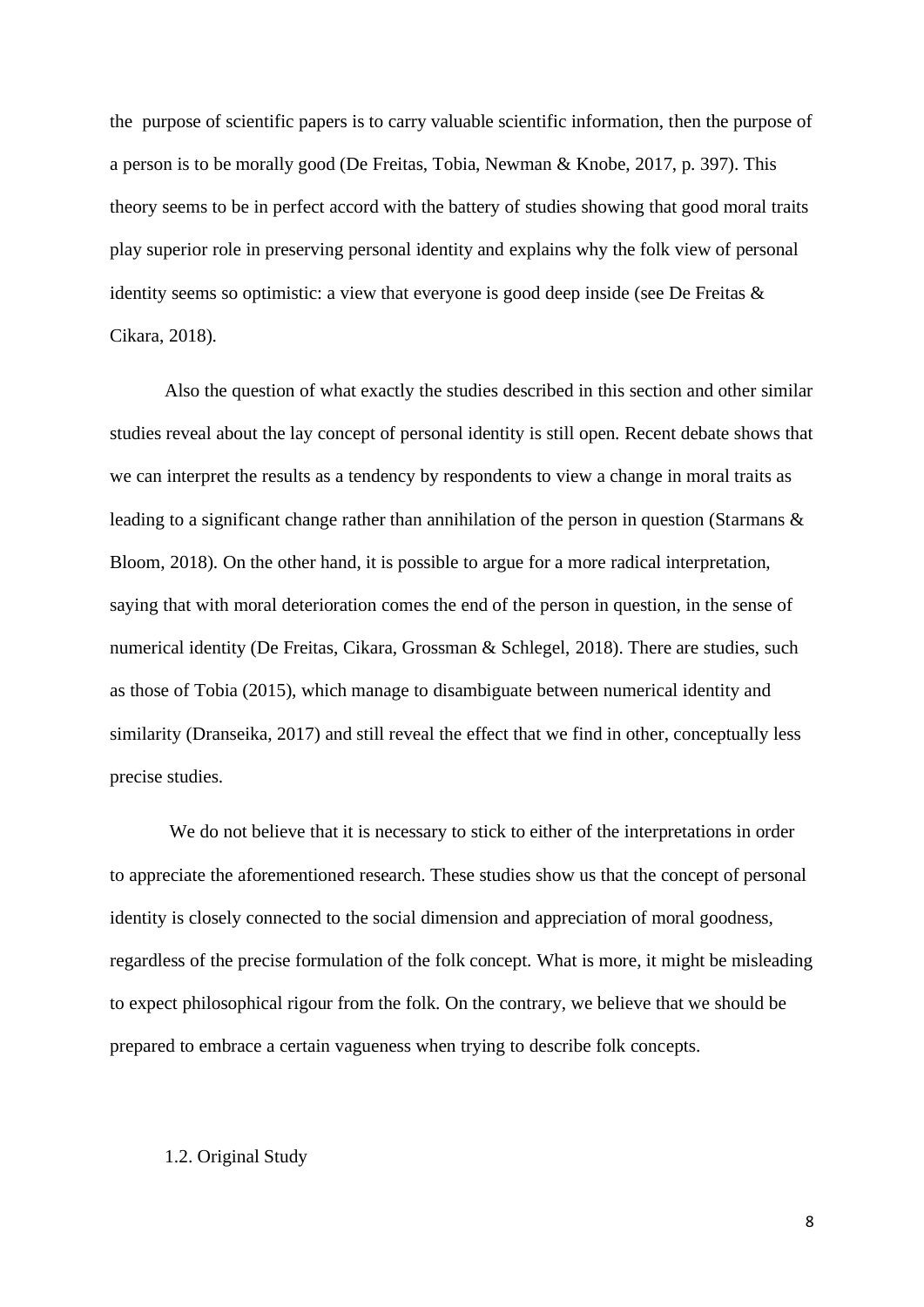The study presented in this paper focuses on children's intuitions about personal identity, but it differs from the aforementioned study on children (Heiphetz, Strohminger, Gelman, & Young, 2018) by introducing more categories of change, a wider age-range of interviewed children and a larger sample size. Our aim was to explore the importance of the moral category in comparison to 5 other categories (physical, memory, character, perception, cognition) in the perceived preservation of personal identity in children aged 5-15 and thus explore the *essential moral self* hypothesis in the developmental context. By including both directions of change, we also focused on the *true self* concept.

Based on the current research findings in the field we decided to test the following hypotheses (as listed in the study preregistration)<sup>1</sup>: 1. The impact of hypothetical changes in various categories of traits will differ and the changes in moral traits (traits which figure strongly in interpersonal relationships) will be rated as having the highest impact on the perceived change in personal identity. 2. When the hypothetical change is negative, the overall change in personal identity will be rated as more serious than in cases when the change is positive. 3. In the case of negative moral change, the overall change in personal identity will be rated as much more serious that in any other category of negative change. 4. The exploratory part of the study: the effect of age and sex in rating the impact of different categories of change on preserving personal identity.

- 2. Method
- 2.1. Participants

In June 2017 we conducted an interview study on Czech children and teenagers. The study was preregistered and approved by the IRB.<sup>2</sup> In our preregistered plan we set a stopping rule at 300 respondents in the age range 5-15 years old. The number was supposed to approximately match the number of participants in the online studies on adult respondents by Strohminger and Nichols (2014), which ranged from 79 to 318.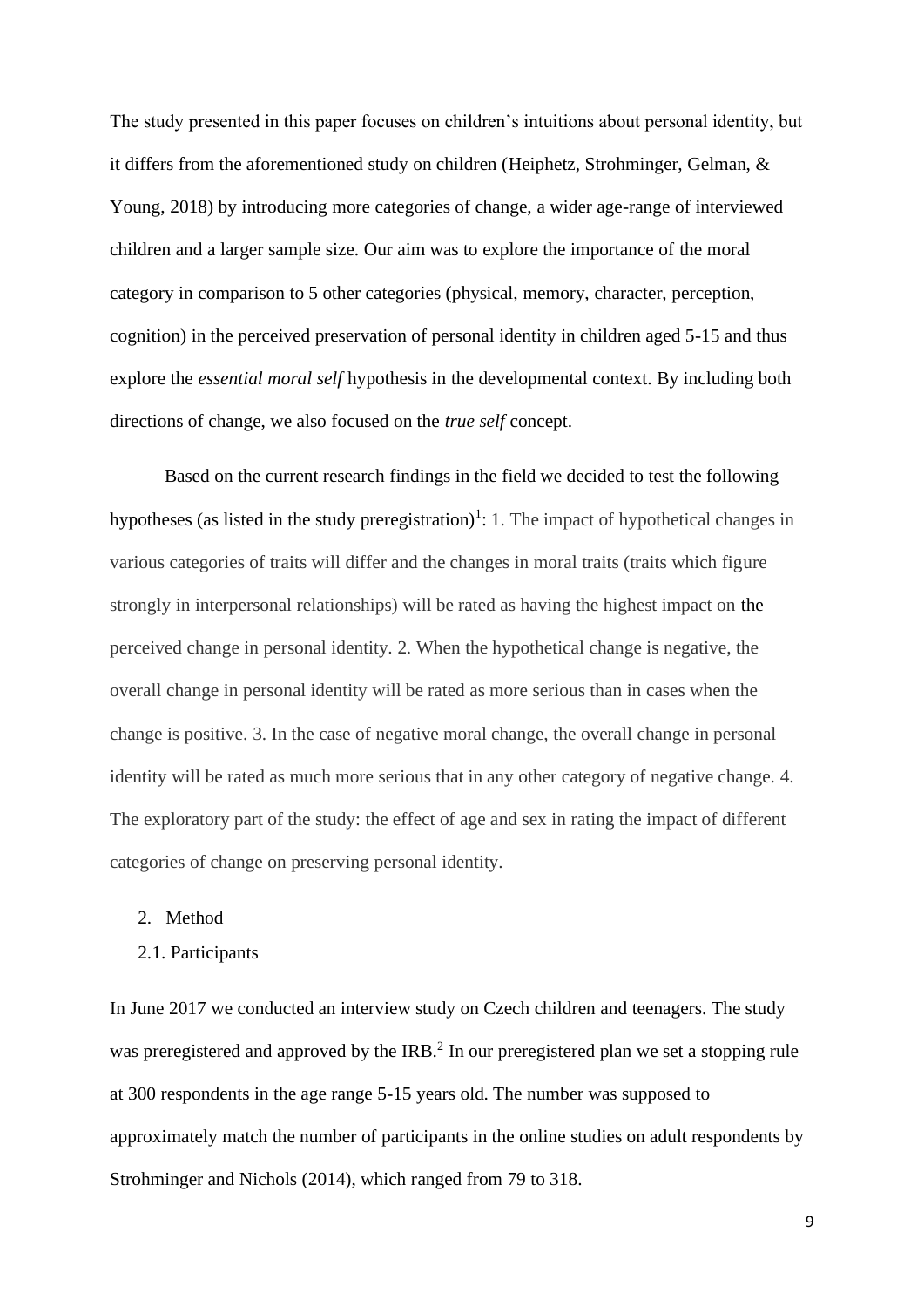Altogether we interviewed 267 respondents. As reported in the preregistration, participants who did not show a sufficient understanding of the study question and who exhibited random answers even before the experimenter properly finished particular questions were filtered out already during the data collection. We excluded 28 participants based on this rule. One participant was excluded due to the parent's report of autism. We also interviewed 21 participants who were above age 15, since we agreed to go through the whole interview with all potential participants who showed an interest even after they had reported their age at the beginning.<sup>3</sup> These participants were excluded before the analysis. One participant aged 5 was excluded because we were not able to get more participants of this age. We thus set the age range to 6-15. We ended up with a sample of 217 children for the final analysis (56.4% female; age range 6-15; average age=11).

### 2.2. Procedure

Respondents were randomly recruited at a public family event popularizing science. After gaining informed consent from a parent and asking the parent to step aside, an interviewer informed the child participant that she was exploring the thinking of children and young people and was interested in what the participant thought about the following problem. She assured the child that none of the answers were right or wrong and the point was to find out what the child's own personal opinion was.

Once the child had agreed to this model, the interviewer introduced each participant to a scenario in which a person undergoes various changes after being closed in a special sci-fi chamber. A random group of participants (N=90) were asked about their *friend*, another group of participants (N=91) were asked about *some person in general*, and the rest of the participants (N=36) were asked less generally ("your friend, peer or someone else"- *someone they know*). Changes in all scenarios encompassed 6 categories: physical (appearance), cognitive (intelligence), moral (love for others and treatment of others), in character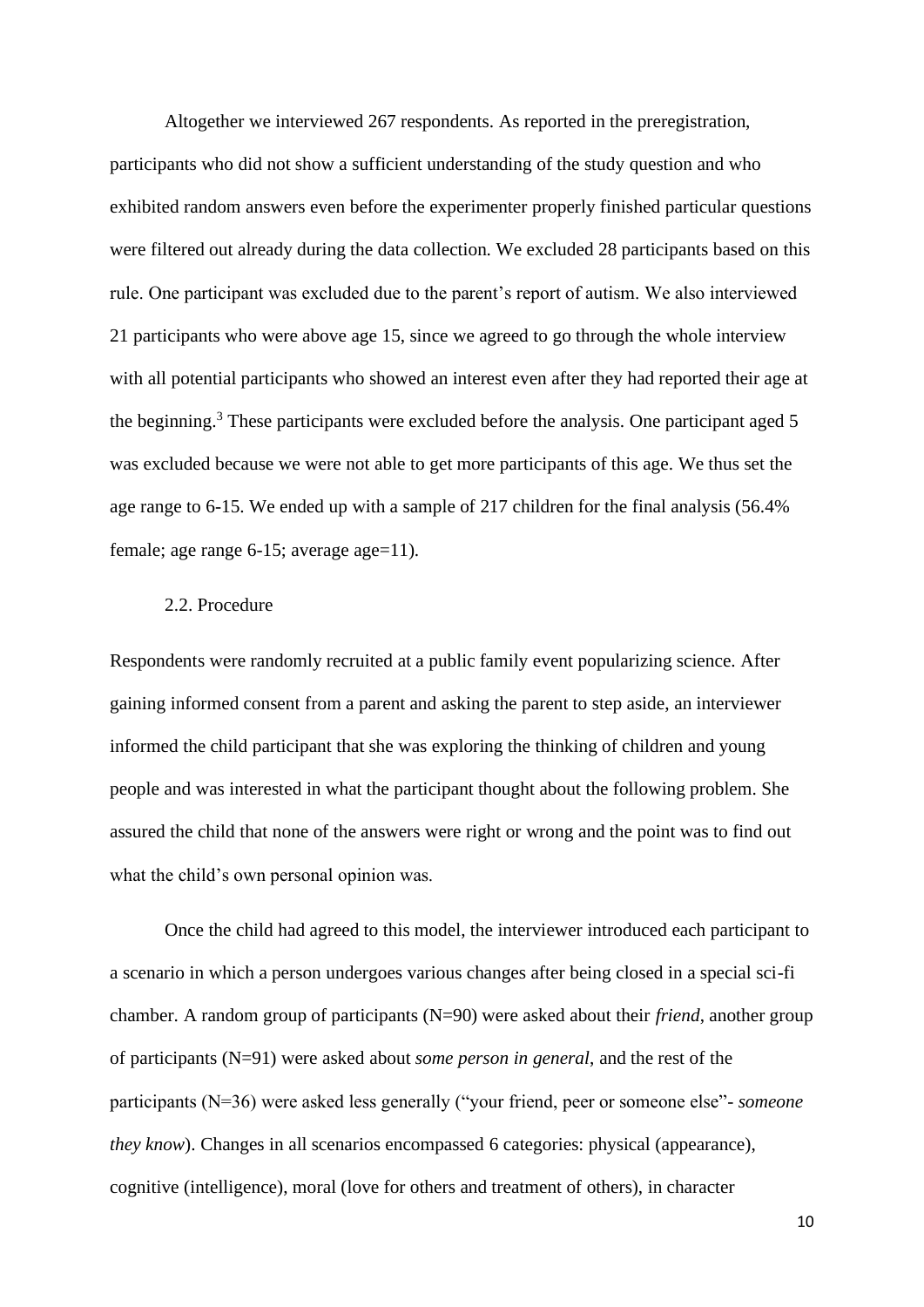(laziness), in memory (remembering life experiences) and in perception (vision). Both negative and positive versions of the changes were included in all categories. Altogether we formed fourteen questions which were mixed and presented in the following order: the person 1. becomes uglier, 2. gains a super-memory, 3. stops loving their friends, 4. becomes more industrious, 5. becomes blind, 6. becomes more beautiful, 7. forgets their life experiences, 8. becomes nicer to others, 9. becomes more stupid, 10. accepts as a friend someone they didn't like before, 11. becomes lazier, 12. gains much better eyesight, 13. becomes cruel to others, 14. becomes smarter. The respondents were asked to judge how much each of the changes would affect the person's identity core ("the most crucial aspect of the person which makes them who they really are deep inside") on a 7-point scale  $(0 - "they are still the same person")$ and their most crucial aspect remains intact"; 6 – "they are not the same person anymore and have lost their most crucial aspect"). We indicated the scale by circles growing in size (the larger the circle, the larger the overall change - see supplementary material for details and exact formulations). We decided to use this method because we needed the scale to be comprehensible to children who have little or no experience with reading (see e.g. Okawa, 2008, p. 188). The relationship between the size of the circle and the size of the change was pointed out to the respondents at the beginning.

Once the participant had finished answering the questions, the interviewer thanked them for their cooperation and gave each respondent a badge as a reward.

The choice of within-subject model (with an exception of the between-subject vignette question) was drawn by the fact that we were only able to gain a restricted number of respondents varying across age categories. The fixed order of questions also reflects the restricted conditions of the study – a face-to-face interview without the use of computer technology.

2.3. Differences between Preregistered and Realized Protocol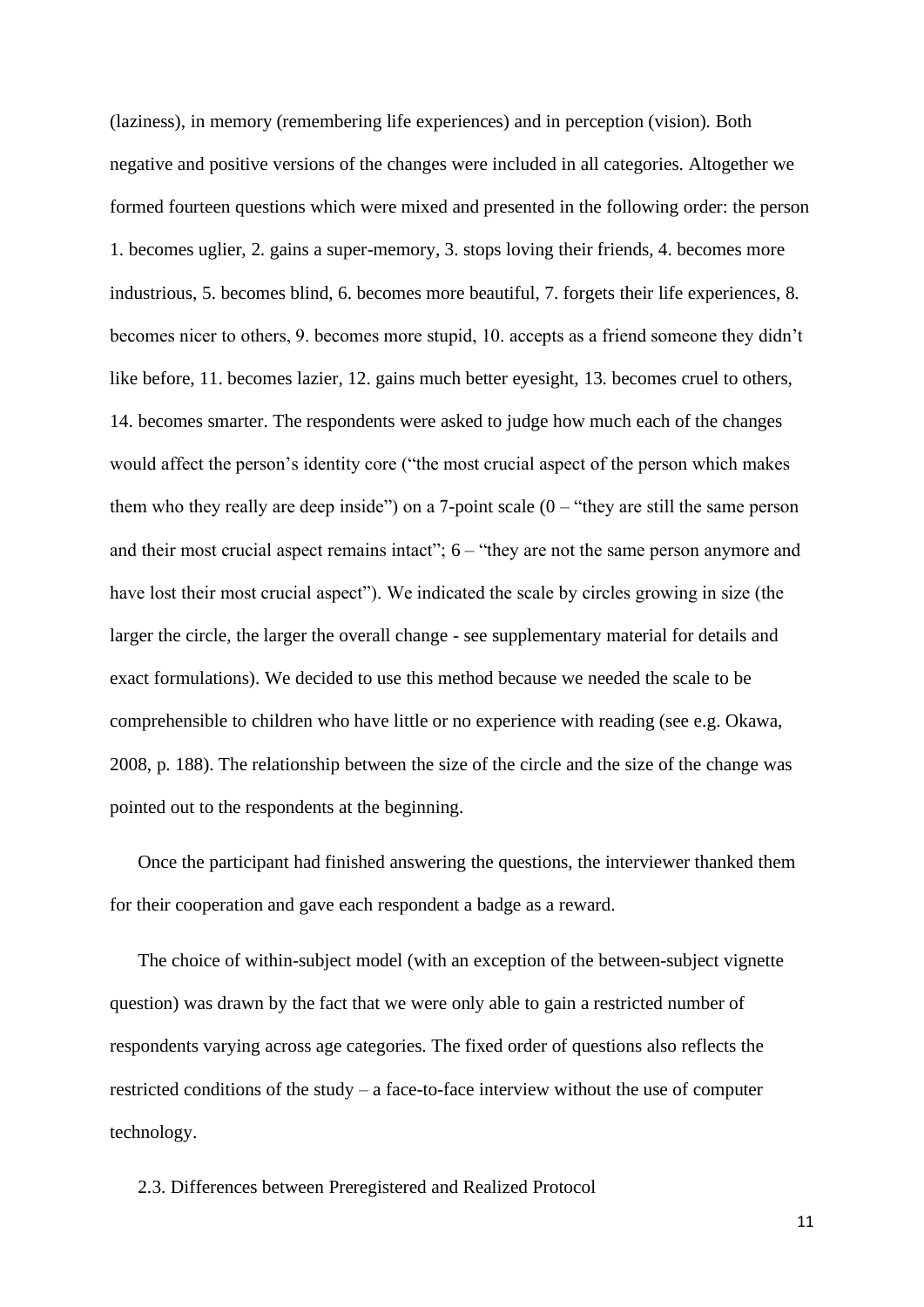After the preregistration we divided the vignette into three scenarios: *friend*, *someone you know*, and *some person in general,* in order to explore the role of closeness of interpersonal relationships.

We adjusted the planned age range  $(5-15)$  to 6-15 years old, since we had only managed to recruit one 5-year-old.

To test hypothesis 3 we used one-sided paired t-tests (just as in the case of hypothesis 1 and 2). Due to a mistake we failed to mention this test in the preregistered protocol.

In the exploratory part of our analysis plan we added one more test – we used Welch's two-sample two-sided t-tests (Holm correction applied) in order to explore the differences between the relative importance of the moral category in comparison to the other categories in-between age categories, scenario categories and sexes.

#### 3. Results

Prior to all data analyses, we calculated the z-score<sup>4</sup> for each participant to control for between-subject differences in rating and to transfer the ordinal scale to a continuous scale. We set the alpha level to 0.05 and applied Holm correction for all multiple tests.

We performed five one-sided paired t-tests to test hypothesis 1 concerning differences between the perceived importance of change in the moral category and changes in each of the five other categories (physical, cognitive, memory, character, perception). Data analyses showed that respondents considered a change in the moral traits ( $M = 0.5$ ,  $SD = 0.35$ ) to have a significantly greater impact on personal identity than a change in any other category of traits, esp. physical (M = -0.65, SD = 0.57, t(216) = 21.91, p < 0.0001), then perception (M =  $-0.38$ , SD = 0.58, t(216) = 16.2, p < 0.0001), character (M =  $-0.12$ , SD = 0.46, t(216) = 15.09, p <0.0001), cognition (M = -0.04, SD = 0.45, t(216) = 13.15, p < 0.0001) and finally memory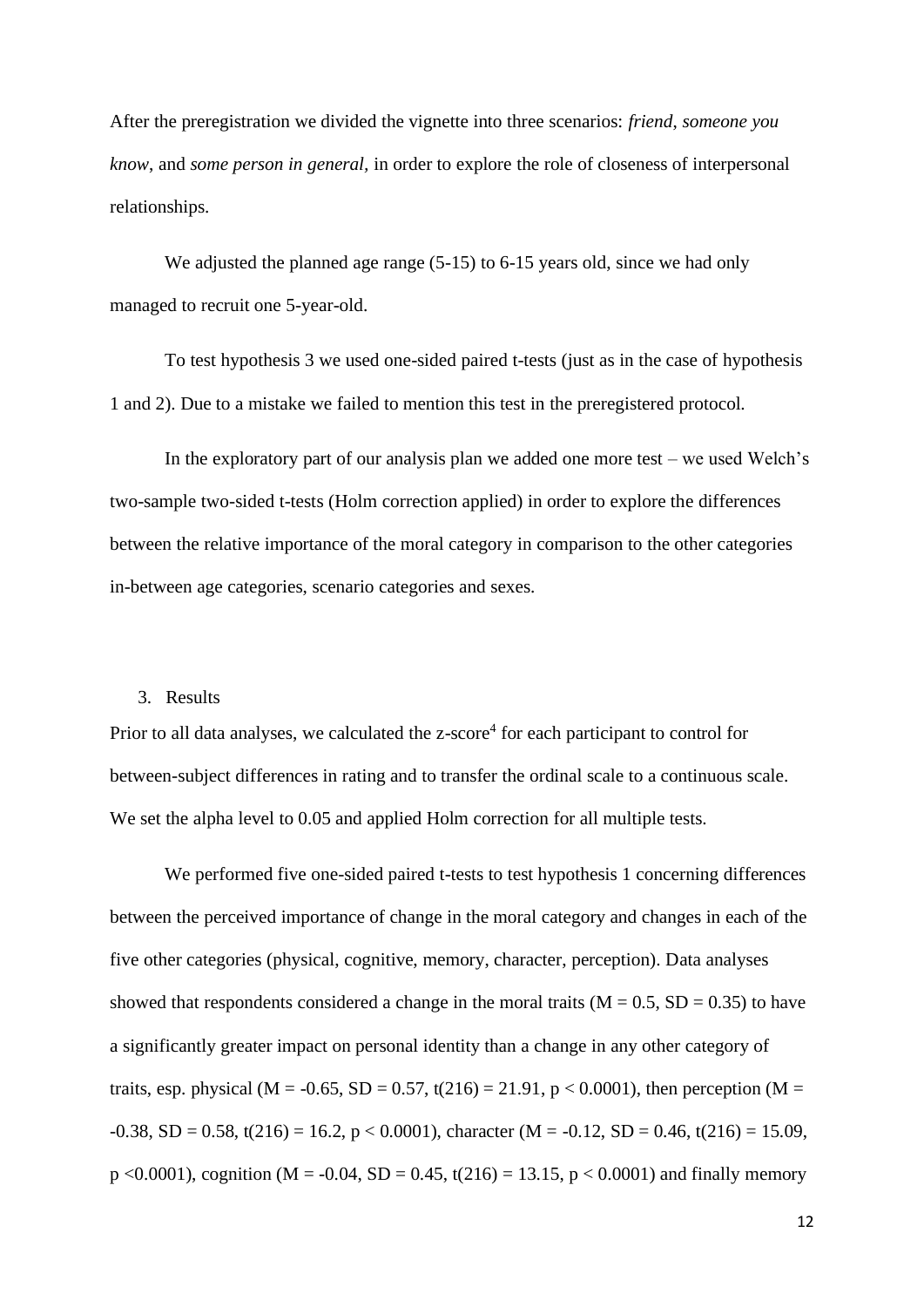$(M = 0.19, SD = 0.59, t(216) = 6.24, p < 0.0001)$  (see figure 1, and also fig. 1 in the Appendix).

#### [FIGURE 1 here]

We further performed six one-sided paired t-tests to test hypothesis 2 concerning differences between the perceived importance of negative and positive versions of a change in each of the 6 categories. The results showed that a negative change was perceived as having a significantly greater impact on the preservation of personal identity than a positive change in all categories, except physical. The most salient difference showed itself in the rating of the relevance of the change in the moral category (positive:  $M = -0.07$ , SD = 0.56, negative: M = 1.08, SD = 0.55, t(216) = 19.66, p < 0.0001). Also super-memory gain (M = -0.28, SD = 0.85) and the corresponding memory loss ( $M = 0.67$ ,  $SD = 0.89$ ) were rated very differently, with memory loss scoring significantly higher (t(216) = 10.91,  $p < 0.0001$ ). On the other hand, when it comes to a change in physical appearance, negative and positive versions (becomes uglier:  $M = -0.66$ ,  $SD = 0.78$  vs. becomes more beautiful:  $M = -0.65$ ,  $SD = 0.75$ ) received an almost equal rating and thus the result was not anywhere near significant (t(216) = -0.19, p = 0.57) (see figure 2, and also fig. 2 in the Appendix).

### [FIGURE 2 here]

To test hypothesis 3 we analysed a subset of data on negative versions of changes in each category and performed five one-sided paired t-tests to test the difference between the perceived importance of a negative moral change and a negative change in all the other categories. Analysis showed that a negative moral change ( $M = 1.08$ ,  $SD = 0.55$ ) was rated as significantly more important than a negative change in any other category (in all cases  $p <$ 0.0001).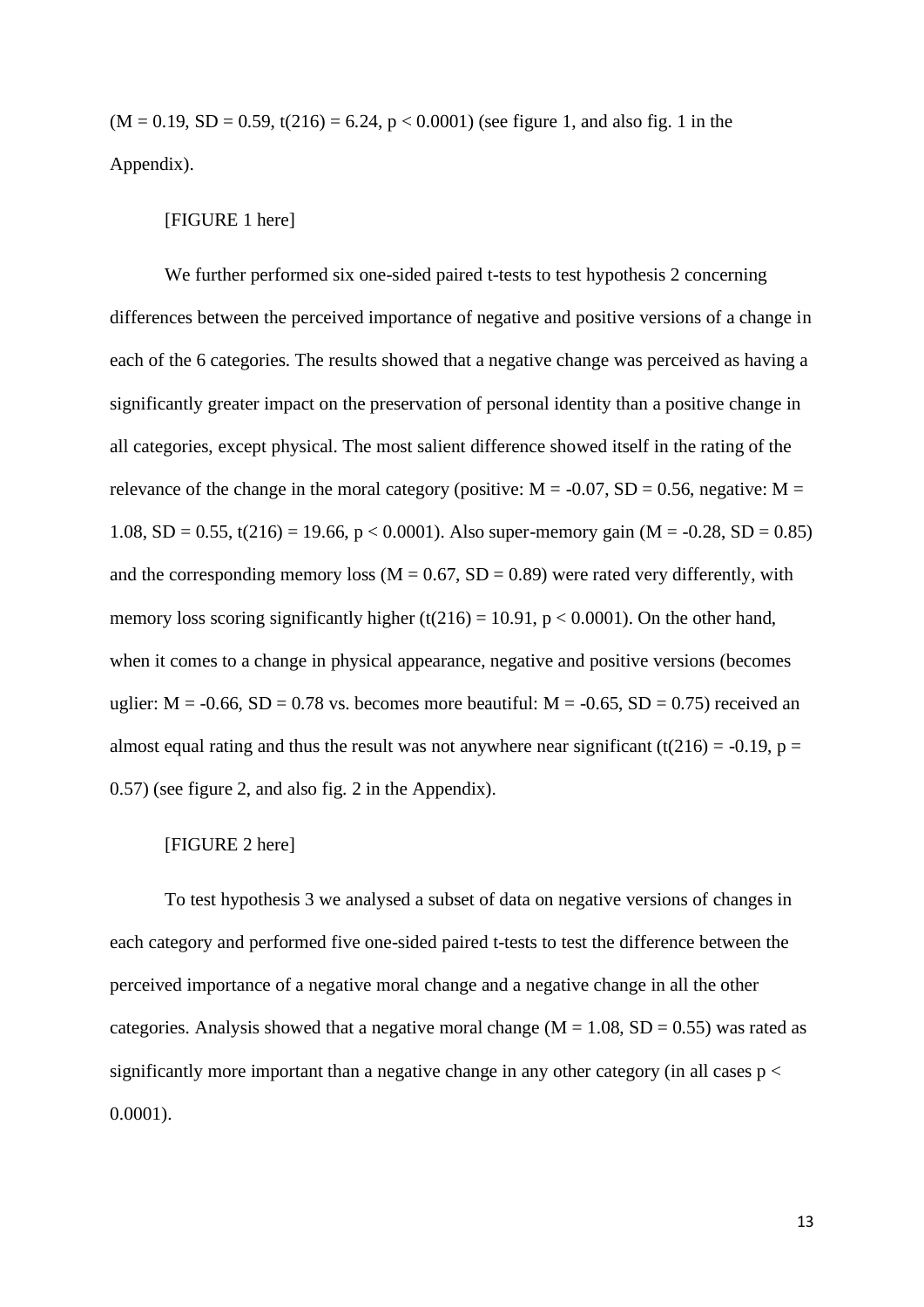As a part of additional exploratory research, we also tested the difference between age groups of 6-8, 9-11 and 12-15 years (according to standard growth stages, see e.g. age periods in Gibbs, 2014, p. 74), sexes, and scenarios. As planned in preregistration, we performed the ANCOVA test with *change in personal identity* as the output variable and the direction, category, sex, age and the direction-category interaction as predictors. The effect of the category (F(5, 3022) = 156.26, p < 0.0001,  $\eta_p^2 = 0.205$ ), direction (F(1, 3022) = 344.57, p < 0.0001,  $\eta_p^2 = 0.102$ ) and category-direction interaction (F(5, 3022) = 42.61, p < 0.0001,  $\eta_p^2 =$ 0.066) proved to be significant.

In the resulting graph of the age categories we observed that there is a change in the relative importance of the moral category in comparison to the other categories of change across age, that is, relative importance of the moral category grows with age. Thus, we concluded that comparing the values of scores of the same categories between age groups would not be the right way to approach the data. Instead, we decided to focus on comparing differences in the scores of the moral and non-moral categories (i.e., the mean score of the moral category minus the mean of the scores of all the other categories). Then we applied Welch's two-sample two-sided t-tests (Holm correction applied) to test the statistical significance of the difference between the relative importance of the moral category in comparison to the other categories in different age groups, which proved to be significant between the 1<sup>st</sup> age category and the 2<sup>nd</sup> age category ( $p = 0.002$ ) and the 1<sup>st</sup> age category and the  $3<sup>rd</sup>$  age category ( $p < 0.001$ ). It thus seems that the relative importance of the moral category grows with age (see figure 3). The most prominent change seems to take place around the age of nine, and it is especially obvious with regard to the contrast between the moral and the physical category, while memory remains close to the moral category (see fig. 3-7 in the Appendix).

[FIGURE 3 here]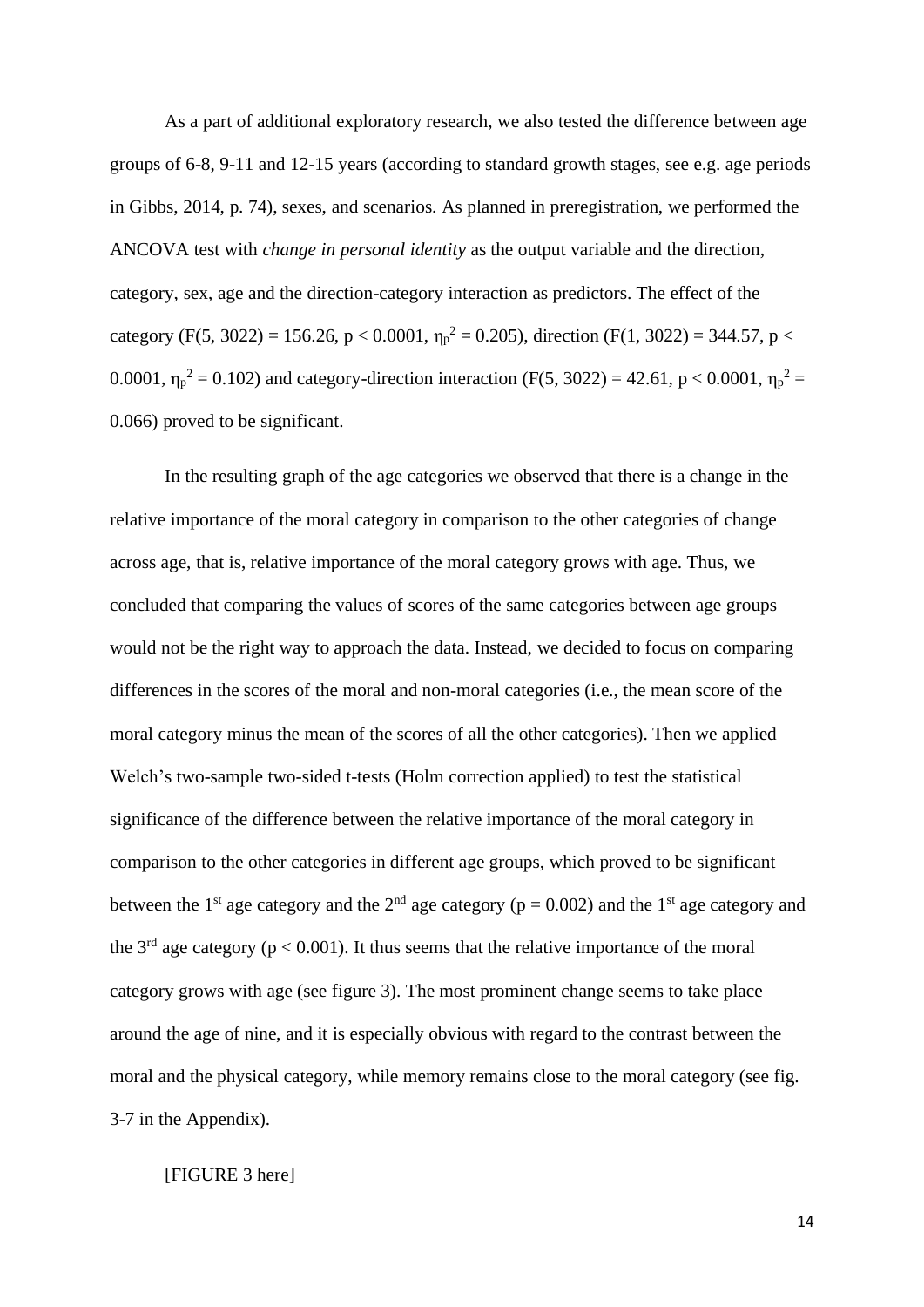We also applied the same test in order to explore differences between sexes. The relative importance of the moral category was higher in the case of female respondents ( $p = 0.004$ ). Girls considered the moral category as having a greater impact on the preservation of personal identity in comparison to the other categories than boys (see figure 4). The most prominent difference shows itself in the contrast between the importance of the moral vs. physical category, while memory stays very close to the moral category (see fig. 8-12 in the Appendix).

### [FIGURE 4 here]

We also tested this effect in the case of scenarios. Again, Welch's two-sample two-sided t-tests (Holm correction applied) revealed that there is a statistically significant difference in the relative importance of the moral category in comparison to the other categories between the *friend* scenario and *some person in general* scenario (p < 0.001). The more personal the scenario, the greater the relative importance of the moral category (see figure 5). This effect seems to be much more prominent in the two older age categories, and again seems to be obvious especially in the contrast between the moral and the physical category, while memory remains close to the moral category (see fig. 13-15 in the Appendix).

[FIGURE 5 here]

#### 4. Discussion

Our results support the view that moral continuity is crucial for the preservation of personal identity and that the *essential moral self* and the *true self* hypotheses go in the right direction. The preference of moral traits in the concept of the self was already present in children and teenagers. Moral traits (or more precisely, traits that have an important role in the social context) proved again to be central to the folk concept of personal identity.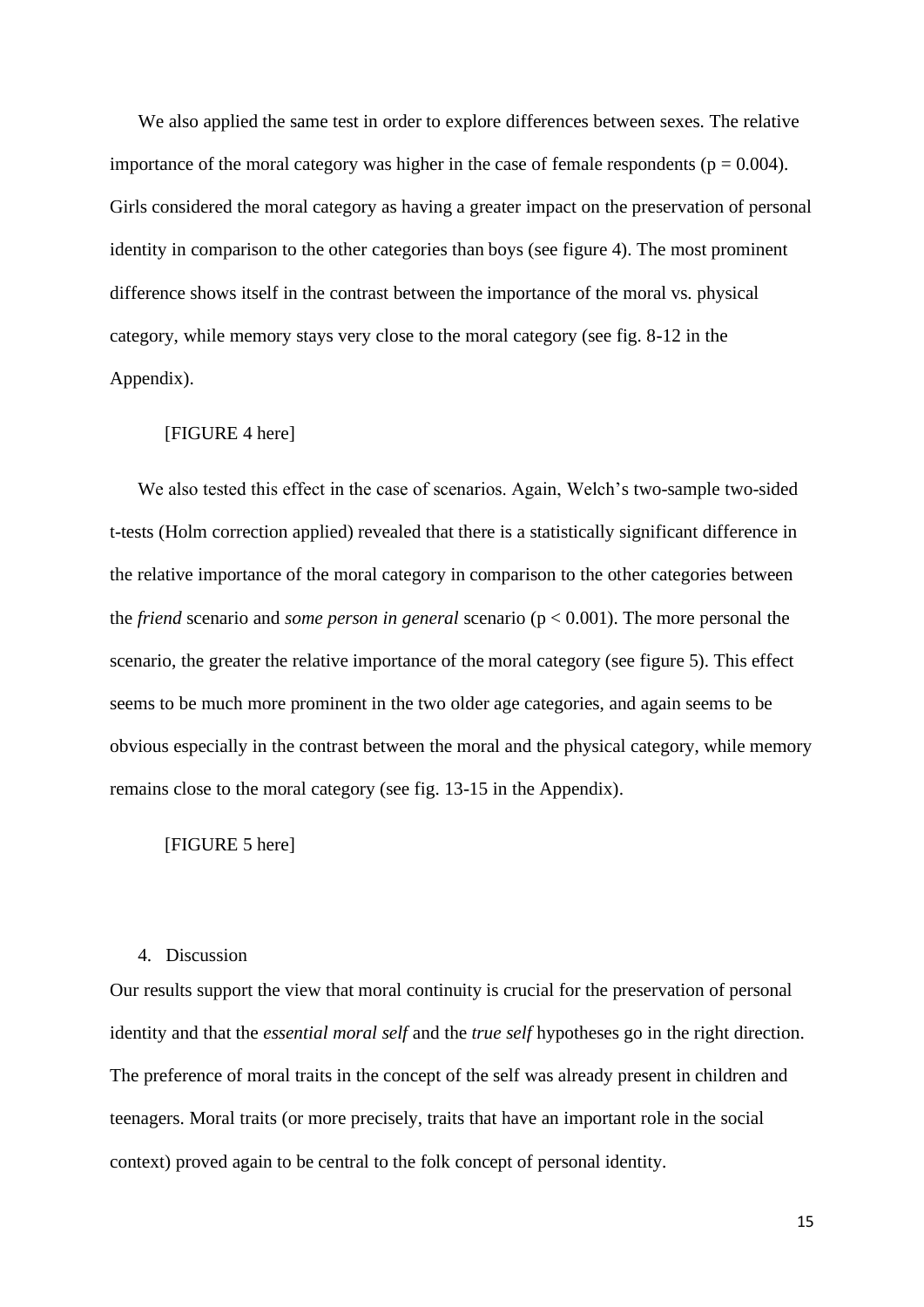Personal identity was perceived to be broken especially when the negative moral change was the case. This could be explained by the fact that the questionnaire was based on respondents' intuitive assessment. This means that the answers are not strictly rational (i.e. not a result of moral reasoning accompanied by deeper reflexion), but also – and mainly – based on emotional (quick, automatic and intuitive) evaluation. It is consistent with the social intuitionist model (Haidt, 2001). The relatively greater importance of the negative change (in comparison to the positive change) means that the weight of the negative feeling in case of a negative change is more significant than the weight of the positive feeling related to a positive change. This phenomenon may be potentially explained by a feeling of danger, as a negative change of moral traits is associated with asocial and selfish behaviour and could thus lead to social conflict.

This leads us to a further suggestion that the phenomenon of the negative change's greater importance may also have a social meaning, which would support our view that the folk concept of the self is socially determined. Moral traits are the traits that hold society together. A person evaluated as *bad* displays a less pronounced tendency to integrate into society. Their interests may even go against the interests of society and be destructive to it. Behaviour motivated by such interests is generally perceived negatively by the society in which the children live. This indicates that the folk concept of the self operates with an idea of the self that is substantially pro-socially oriented and that this orientation may be observed even in the case of children. This theory is also in accordance with evolutionary theories of morality (Haidt, 2007; Keefer, 2013) and the idea that our concepts stem naturally from our need to be able to orientate within social interactions and maintain good social bonds.

The *social* explanation could be deepened by considering the points made by psychological essentialism. Natural tendency to essentialize entities based on their hidden traits might have the above described benefits of maintaining good social bonds, especially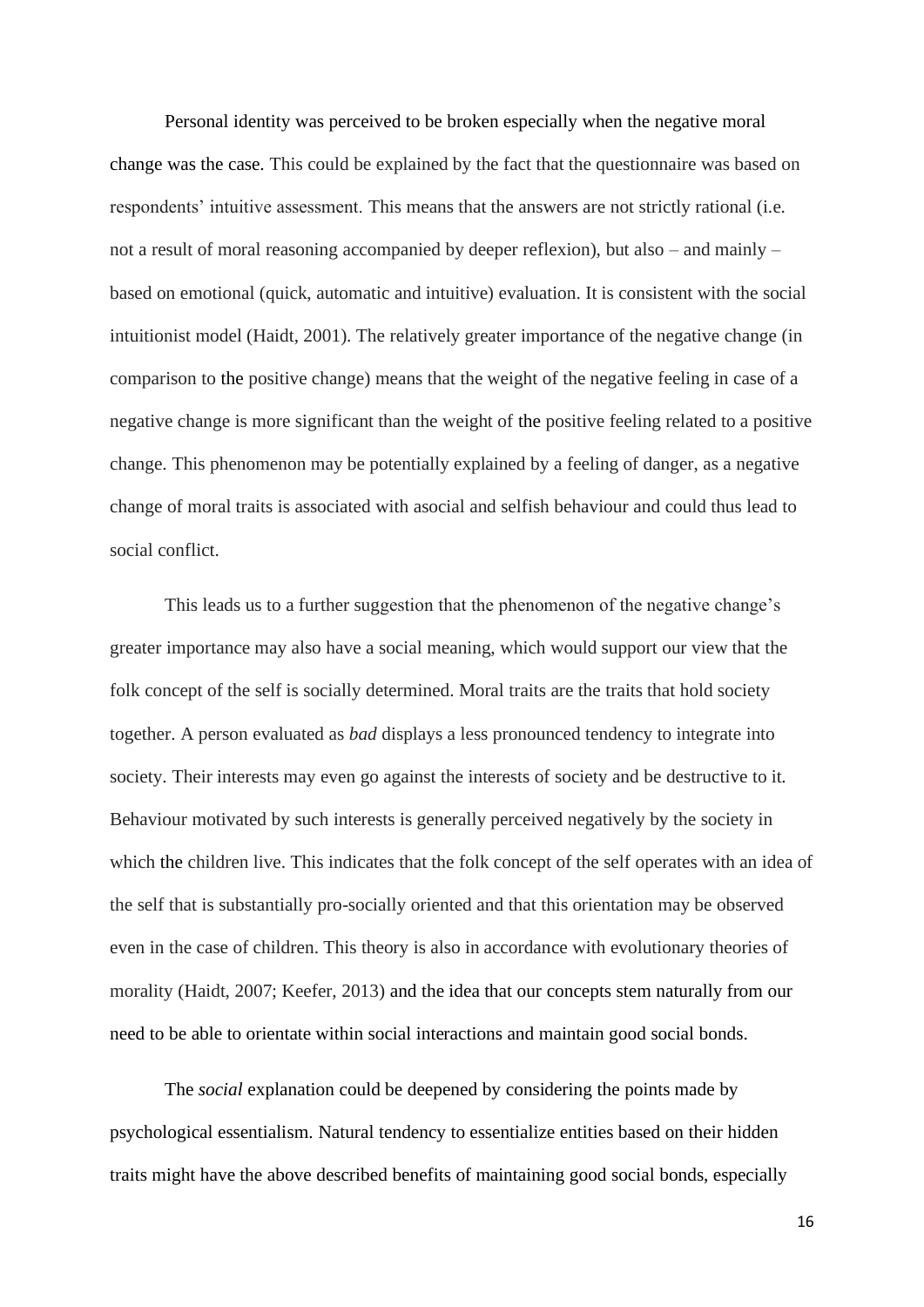when the entity in question (in this case a person or a group of people) is viewed as good deep inside. The positive effect of the true self concept on the intergroup relationships was also demonstrated experimentally (De Freitas & Cikara, 2018). This might be related to the normative and teleological nature of essentialism. If people indeed see essences in the context of purposes (Rose & Nichols, 2019) and these purposes are normatively good (De Freitas, Tobia, Newman & Knobe, 2017, p. 397), then it makes perfect sense that a human being should be viewed as essentially moral and well disposed towards others, and thus capable of forming good quality interpersonal relationships. Well-functioning society is, after all, naturally desirable for any social species. A person is seen as losing his or her identity in the case of negative change because they have diverted from their true self. Not being recognized as the same person might even be perceived as a kind of social punishment.

The tendency of the respondents to judge moral change as causing a more radical disruption in personal identity when their friend is the person undergoing the change further accentuates the proposed view. Friends are persons to whom we are emotionally related and who have a high position in the hierarchy of human relationships that reflects patterns in human altruistic behaviour (Ma, 2013, p. 3). A change in a friend's moral attitudes potentially leads to the loss of this mutually valued relationship, which is accompanied by unpleasant feelings. We propose that these feelings cause relatively greater sensitivity to a change in a friend's moral traits and thus a more radical judgement concerning a rupture in personal identity when it comes to morality. Our results support the theory that emphasizes the substantiality of moral traits - the *essential moral self*, together with theories that do justice to the social aspect of personal identity.

Data also reflect the relative importance of autobiographical memory. Our findings are in agreement with the previous conclusions reached by researchers within this field (Wilson  $\&$ Ross, 2003; Bluck et al., 2010, Demiray & Janssen, 2015). The difference, however, lies in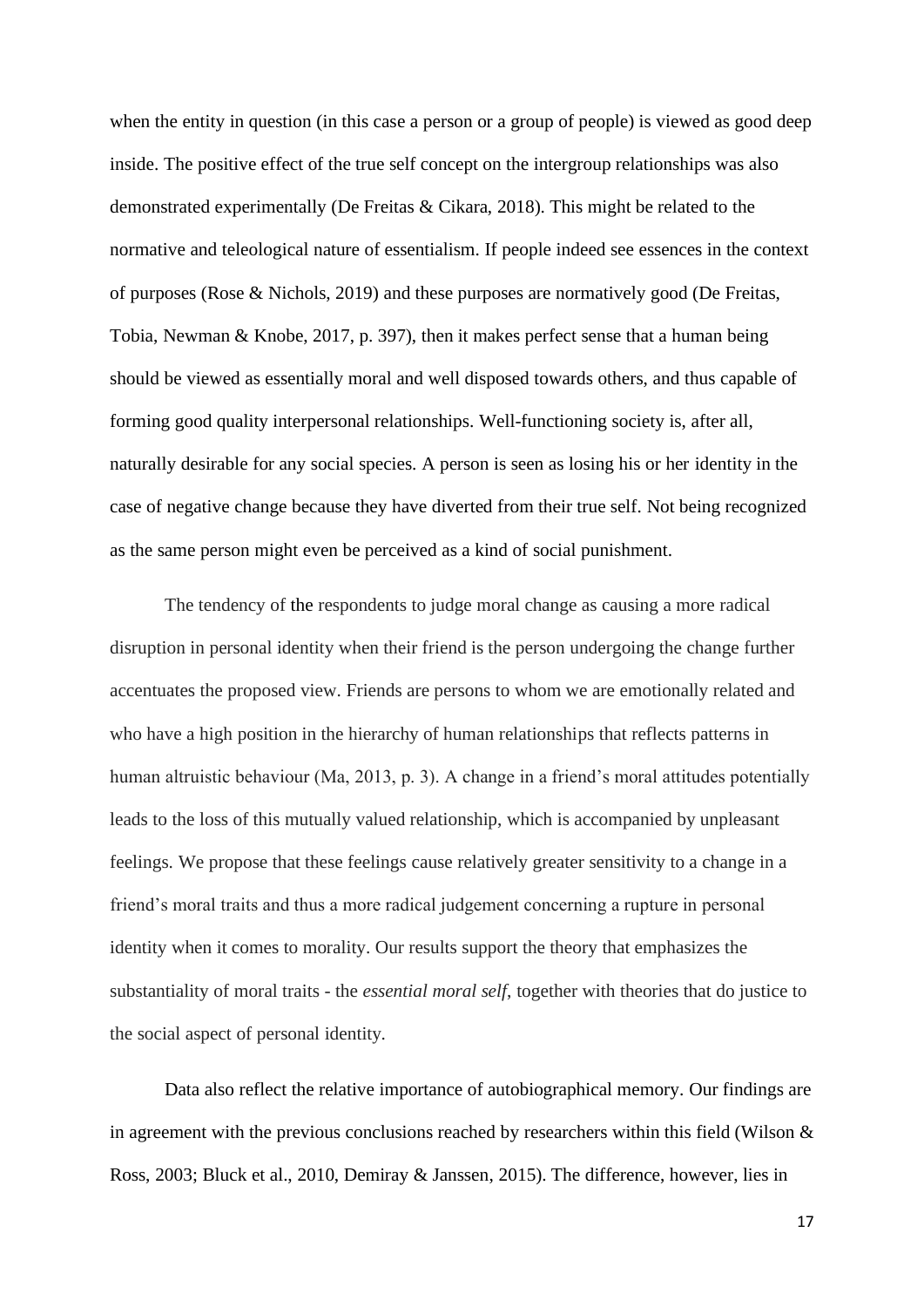our concluding that the importance of moral traits is relatively greater than that of autobiographical memory, which is in accord with findings from the earlier studies already mentioned in section 1.1. of this paper. We believe that this is not in contradiction with the more widespread theory that emphasizes the significance of autobiographical memory for the establishment of personal identity. However, based on both previous research and our own research we may conclude that moral traits play an even more essential role here. It could also be the case that memory of life experiences is closely connected to personal memories of interpersonal relationships, which again supports theories which put forward the social aspect of the folk concept of personal identity.

In deep contrast to moral traits, physical appearance played the least important role in the children's concept of personal identity, which is again highly in favour of the claims that psychological traits surpass physical traits when it comes to personal identity intuitions.

The observed effect of age can be a result of a specific aspect of moral development as it is described in the theory of relationship between *moral self* and *moral identity* by Kingsford and colleagues (Kingsford, Hawes, & de Rosnay, 2018). In early childhood, children gain a concept of themselves as moral persons (a *moral self*) based on repeated experiences of their conduct in morally coloured social situations (p. 656). However, this concept or self-knowledge lacks certain generalising and evaluative dimensions: the children are able to recognize, which types of behaviour are consistent with their own, but the step towards general awareness of the kind of moral person they are doesn't take place yet (p. 657). This type of self-knowledge thus differs from the *moral identity* of adolescents and adults, where this higher-order reflexion leads to a more consistent and evaluative moral selfimage (p. 658). The crucial difference shows itself in attempts to define what makes an action *moral.* One of the answers points to a *second-order desire* to pay justice to the kind of moral person one is that appears from the age of eight, which is in contrast to mere acknowledging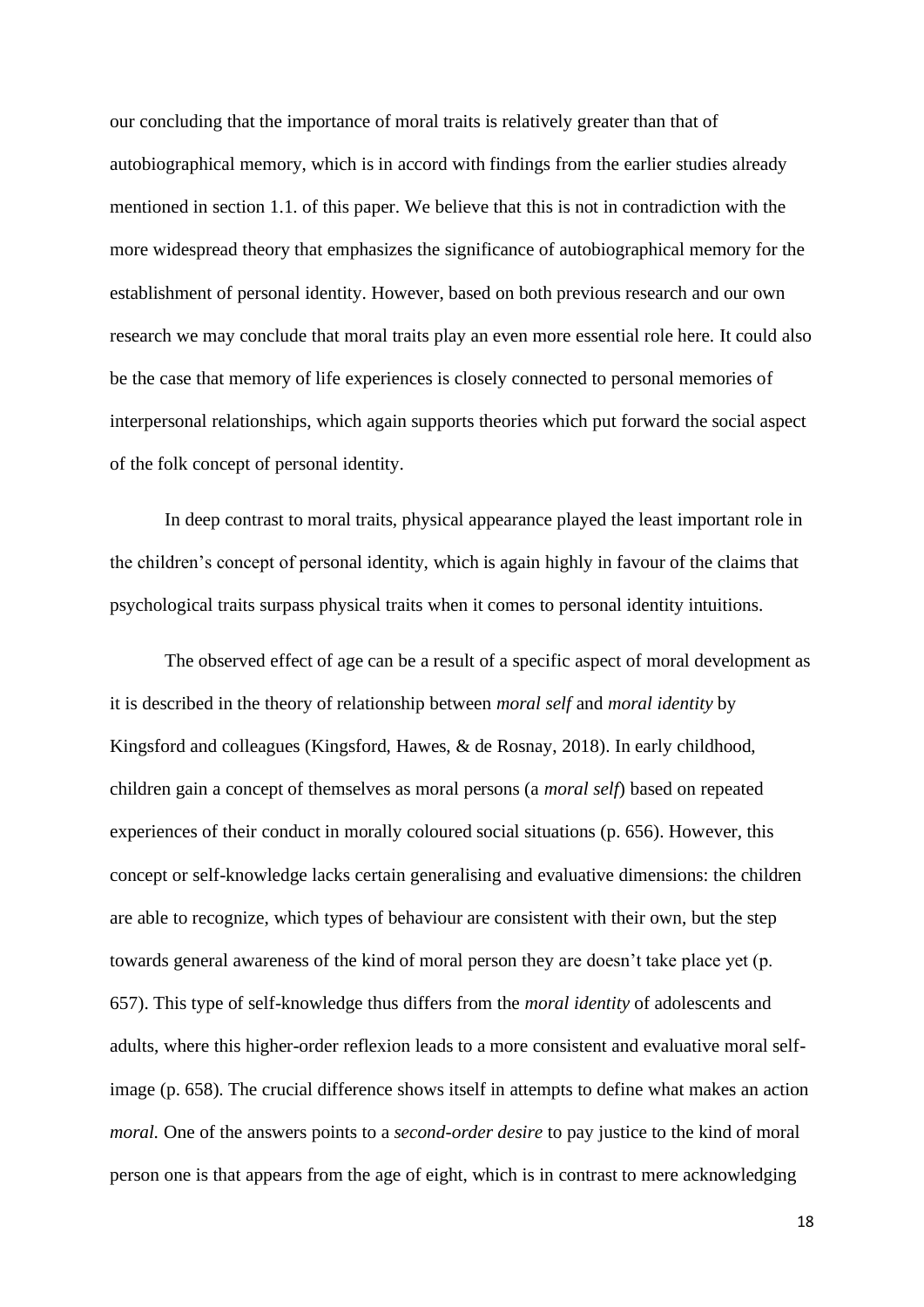and respecting moral norms that is characteristic of younger children (five to seven years old) (pp. 659-660). To reach the ability to be "genuinely and independently self-evaluative" requires cognitive capabilities that don't usually appear before the ascent of middle childhood (eight to twelve years). Children in their middle childhood even start to be able to compare their specific personal traits to others, especially their peers (p. 661). It is thus possible that older children understand moral traits as much more integrative part of personal identity and understand the concept of the coherent moral self much better than younger children. This explains the specific effect between the youngest age category (6-8) and the middle age category (9-12).

As social beings, children are constantly under the influence of their parents and teachers, who instil in them the moral values of their community and present them with their idea of correct social conduct. Children are repeatedly told that it is not right to judge people by the way they look, that it is important to treat other people right, not hurt them and be polite and nice. Even though authorities play a crucial role in the development of the moral self, children are active participants of this process and their responses to the parental influence are domain specific (Smetana & Jambon, 2017, pp. 133-134). Our results suggest that despite the fact that children are also being reprimanded for their laziness, this trait does not seem to have a significant impact on personal identity in their view. Therefore, some natural appreciation of moral traits seems to play an important role, perhaps due to already mentioned teleological essentialist tendencies.

The observed effect of sex may be related to the age effect, since girls are usually developmentally ahead of boys. It may also be explained via the tendency of girls to ascribe greater importance to social relationships than boys, which is partially encouraged by upbringing based on certain cultural stereotypes about sexes (Eagly & Wood, 2017).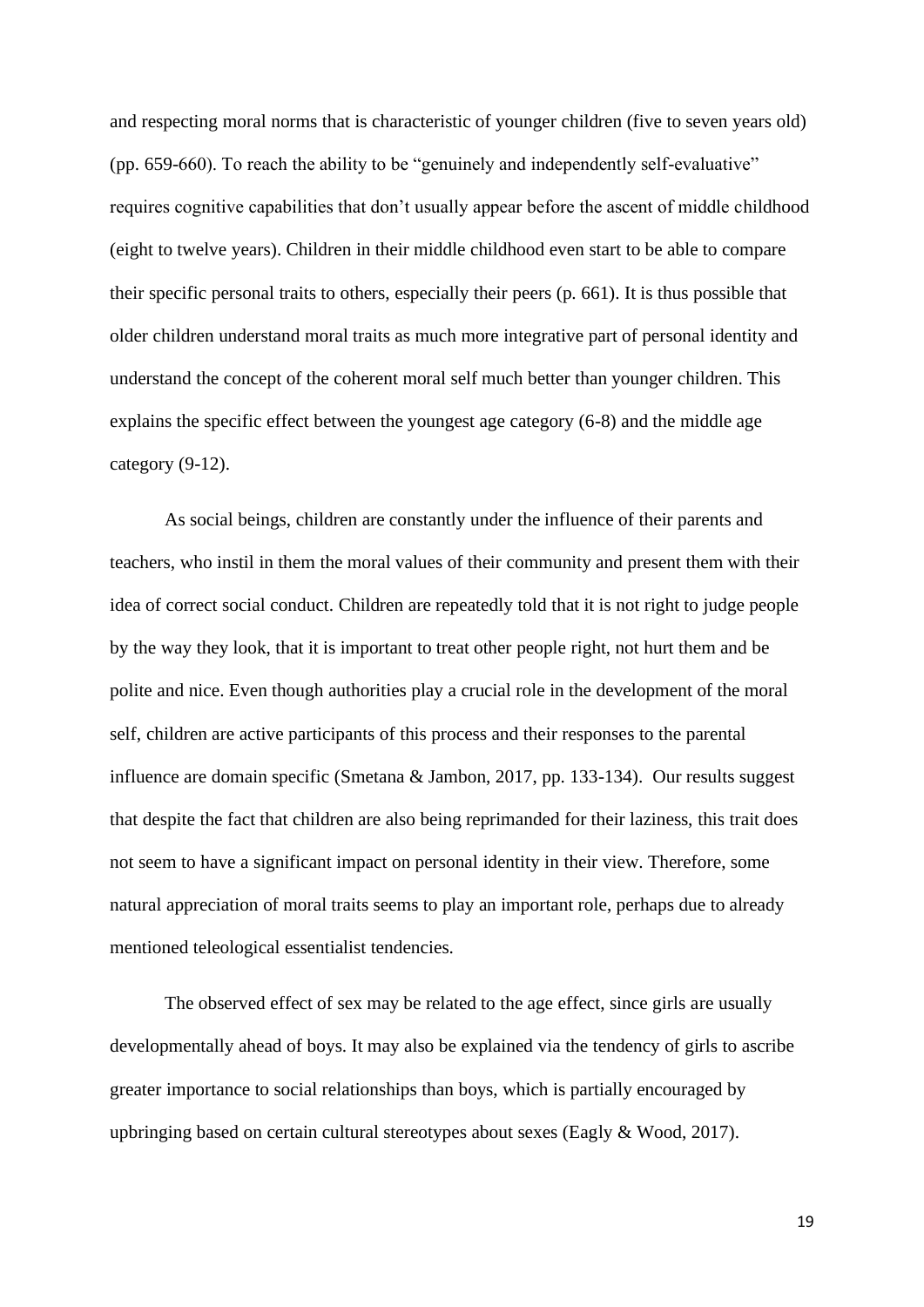In conclusion, children judged the true self of a person to be well disposed towards other people and inherently good. A change in the direction towards anti-social behaviour or in loss of memory bonds to others was considered as much more identity-breaking than a change in any of the other categories. Our study with respondents from a central European country further supports the view that the *true self* concept is cross-culturally stable on a more abstract level (good moral traits are central to it), even though evaluation of particular acts as good or bad may vary across cultures to some extent (Strohminger, Knobe, & Newman, 2017, p. 554).

We are aware that our research has certain limitations. Even though we mixed both the categories and the positive and negative versions of the questions so that children couldn't easily register our focus on the moral items, the order of the items was fixed. This could have an effect on the answers. Also the range of traits used in our vignette is considerably narrow, since we needed the interview to be brief due to children's short attention span. The children's responses to the interviewer – a stranger and an adult figure – could also play a role in their tendency to answer in a certain way (to meet the adult's expectations, perhaps). However, we used simple language in order to make sure that the children understood the questions and observed their feedback. In several cases, the children even spontaneously revealed the reasoning behind their answers and thus showed to what extent the question resonates with their intuitions (for more details, see data).

In future research it would be apposite to widen the range of categories and the number of items in each category. It would also be convenient to randomize the order of the questions properly and use between-subject model to control for the possible order-effects. A much larger study (more participants, more interviewers and a use of computer randomiser) would be needed to ensure that the effects we reported are indeed present and apply more generally. Confirmation of our findings concerning the age and scenario effects would require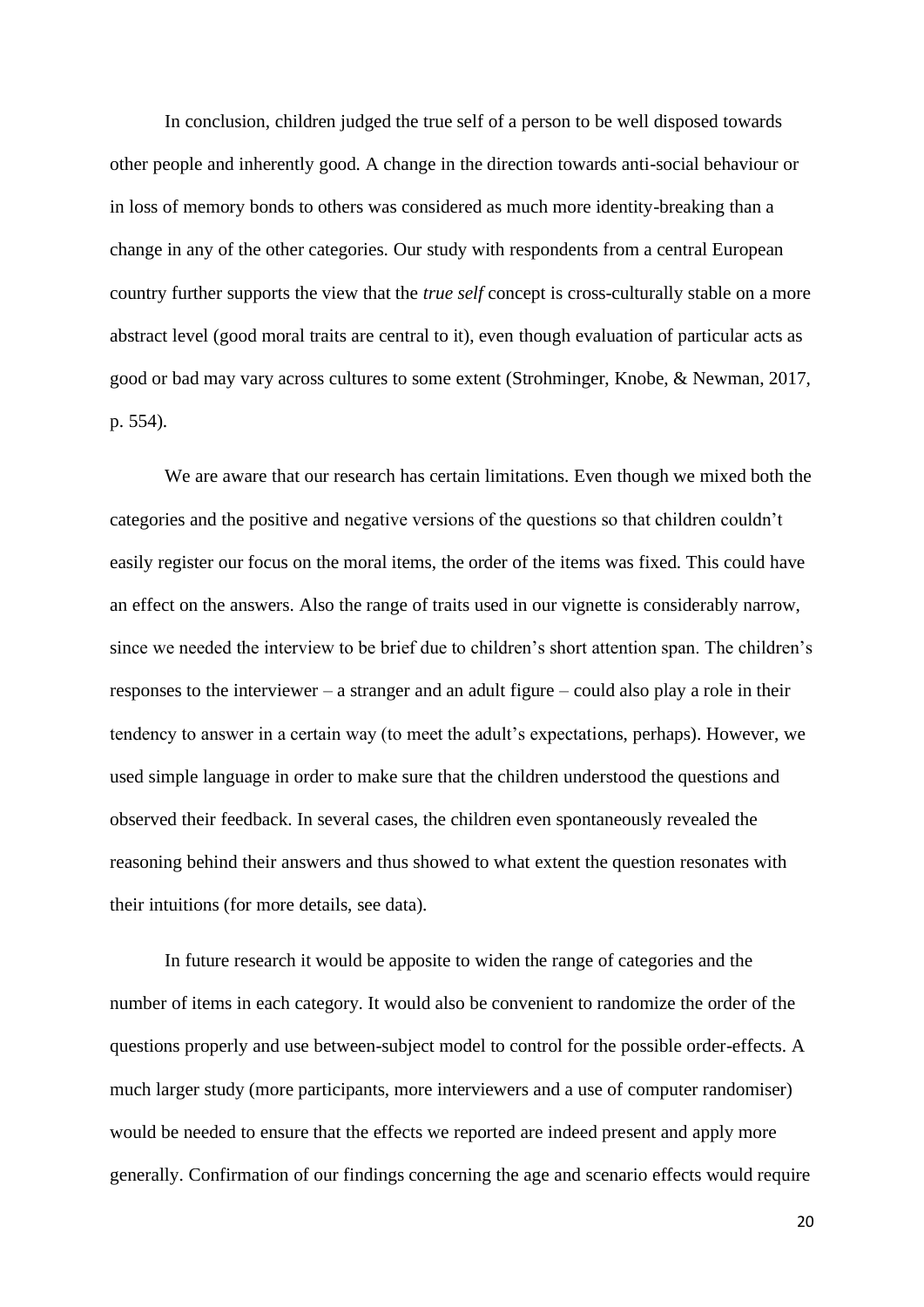testing our exploratory questions again, while formulating hypotheses in advance and running confirmatory research. However, we believe that each study is only revealing the phenomenon from a certain specific point of view and we need a battery of similar and at the same time slightly varied studies to hint at a wider picture. Being able to turn to the large number of existing results, we nevertheless dare to assert that the proposed existence of the concepts such as *the essential moral self* and *the true self* has already gained very robust support.

## **Acknowledgment:**

MJK and RK developed the study concept and were responsible for the study design and data collection. MJK and JF were responsible for the study protocol and its preregistration. MN performed the data analyses. MJK, RK, PO and MN interpreted the results. MJK and PO drafted and all the authors revised the manuscript. All the authors approved the final version of the manuscript for submission.

#### **Notes:**

- 1. "Lay concept of personal identity and the importance of moral and interpersonal traits" preregistered on  $8<sup>th</sup>$  June 2017. Link:  $\frac{https://osf.io/qj7k6/}{https://osf.io/qj7k6/}$
- 2. IRB Charles University, Faculty of Science, approval number: 2017/14
- 3. Parallel research with another interviewer on the topic of trolley problems took place nearby at the family event. Respondents (age-range 6 - 18 years) were encouraged, but not obliged to participate in both studies.
- 4. Alternative version of the analyses without computing the z-scores is available here: <https://osf.io/qfvu3/>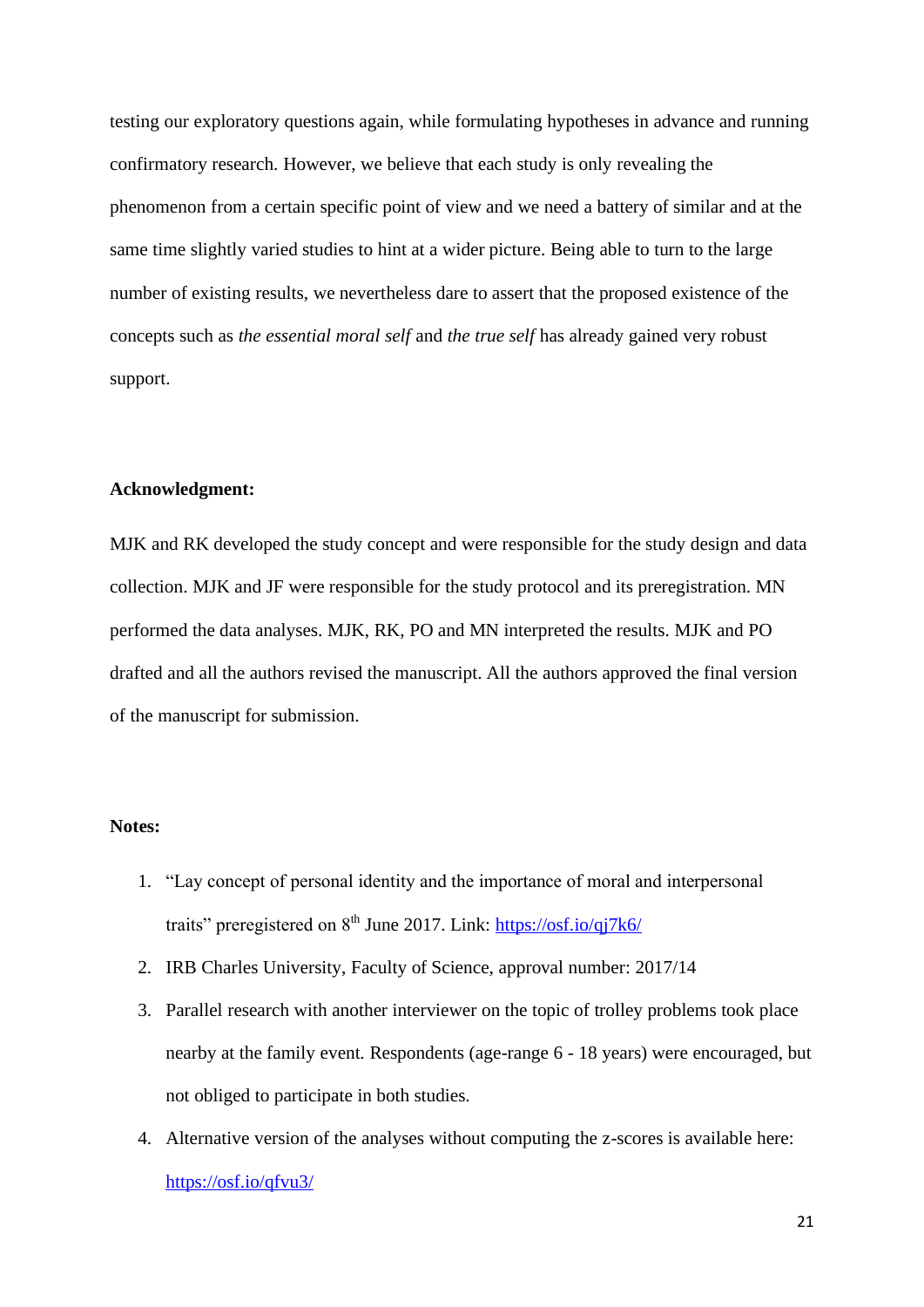Graphs showing the original scores without any transformations are available in the Appendix.

#### **Funding Details:**

This study was supported by the Charles University Grant Agency, project GA UK No. 925416.

#### **Disclosure statement:**

No potential conflict of interest was reported by the authors.

## **Notes on Contributors:**

*Michaela Jirout Košová* is a PhD candidate at the Faculty of Science of Charles University. Her domain of interest is philosophy of mind and throughout her studies she has published two papers in Czech philosophical journals. She also conducted experimental-philosophy research as a team member of grant projects at Charles University. *The Philosophical Journal* – a renowned philosophical journal in the Czech Republic - recently accepted her paper introducing personal identity research and experimental philosophy. She is also a member of *The Karel Čapek Center for Values in Science and Technology*.

*Robin Kopecký* is a PhD candidate at the Faculty of Science of Charles University. His domain of interest is experimental philosophy and evolutionary biology. He is a member of the laboratory of evolutionary biology, participates in a number of grant projects and conducts research in evolutionary psychology and experimental philosophy. His paper on ethics and autonomous vehicles was accepted by *The Philosophical Journal* in the Czech Republic. He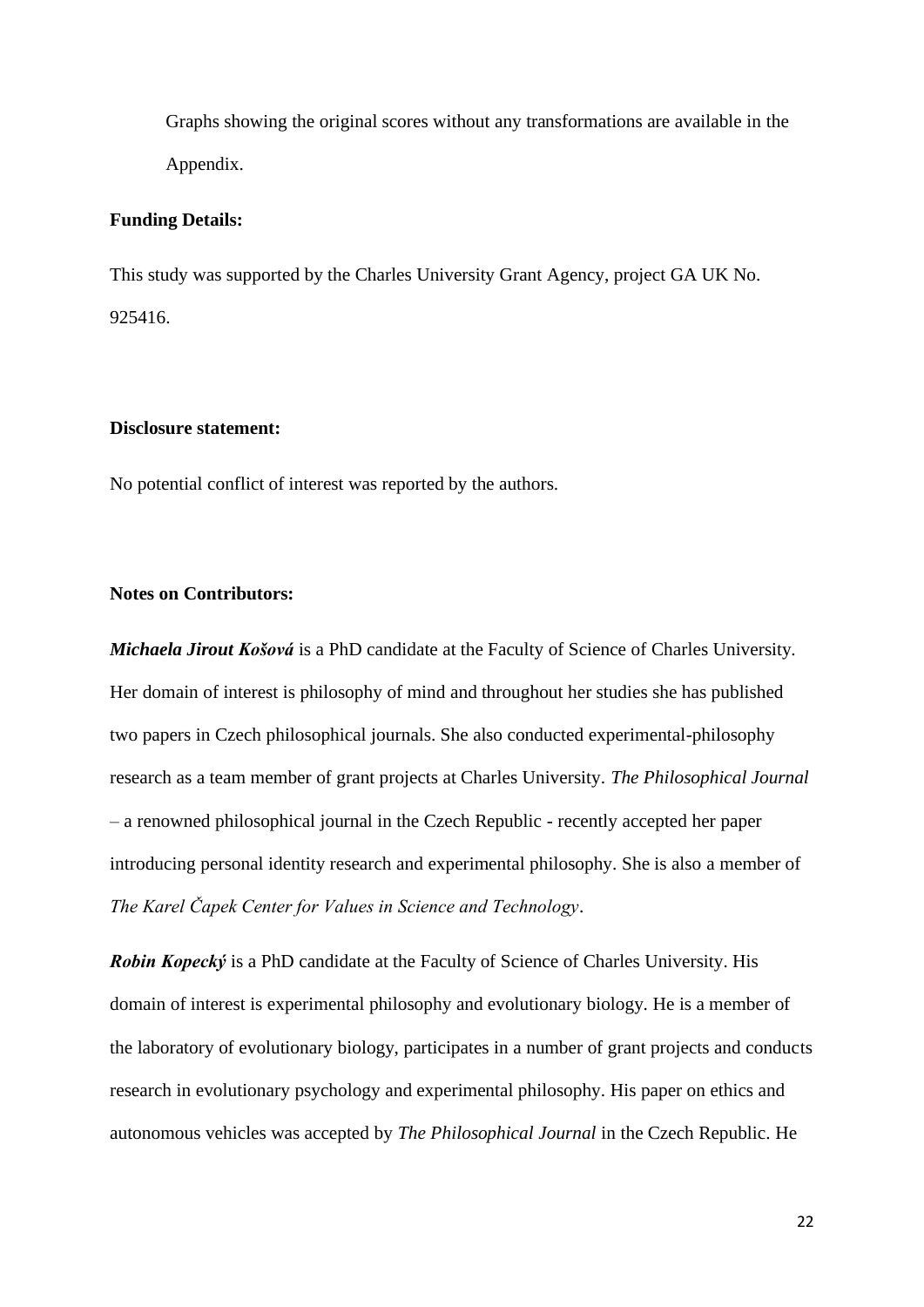is a coordinator and member of *The Karel Čapek Center for Values in Science and Technology*.

*Pavel Oulovský* is a PhD candidate at the Faculty of Science of Charles University. He focuses on depth psychology and existential psychology. He is a member of the Czech Daseinsanalytical Society and Austrian Daseinsanalytical Institute. He was a team member of a grant project at the Charles University, where he analysed psychological diagnostic tools for interpersonal behaviour. His paper (co-authored by Jirout Košová and Kopecký) on psychometric properties of the Circumplex Scales of Interpersonal Values in the Czech population has recently been accepted for publication by a renowned Czech psychology journal *Czechoslovak Psychology*.

*Matěj Nekvinda* earned his MA at the Faculty of Mathematics and Physics of Charles University in Prague. His main domain of interest is statistics in natural sciences.

*Jaroslav Flegr* is a tenured professor of biology at the Faculty of Science of Charles University and a researcher at the National Institute of Mental Health in the Czech Republic. He specialises in parasitology, evolutionary biology and biological psychiatry. In addition to some 150 scholarly papers, he has also published four monographs.

**ORCID**: Michaela Jirout Košová:<https://orcid.org/0000-0002-0441-8426>

**Data Availability:** <https://osf.io/cjuf9>

**References:**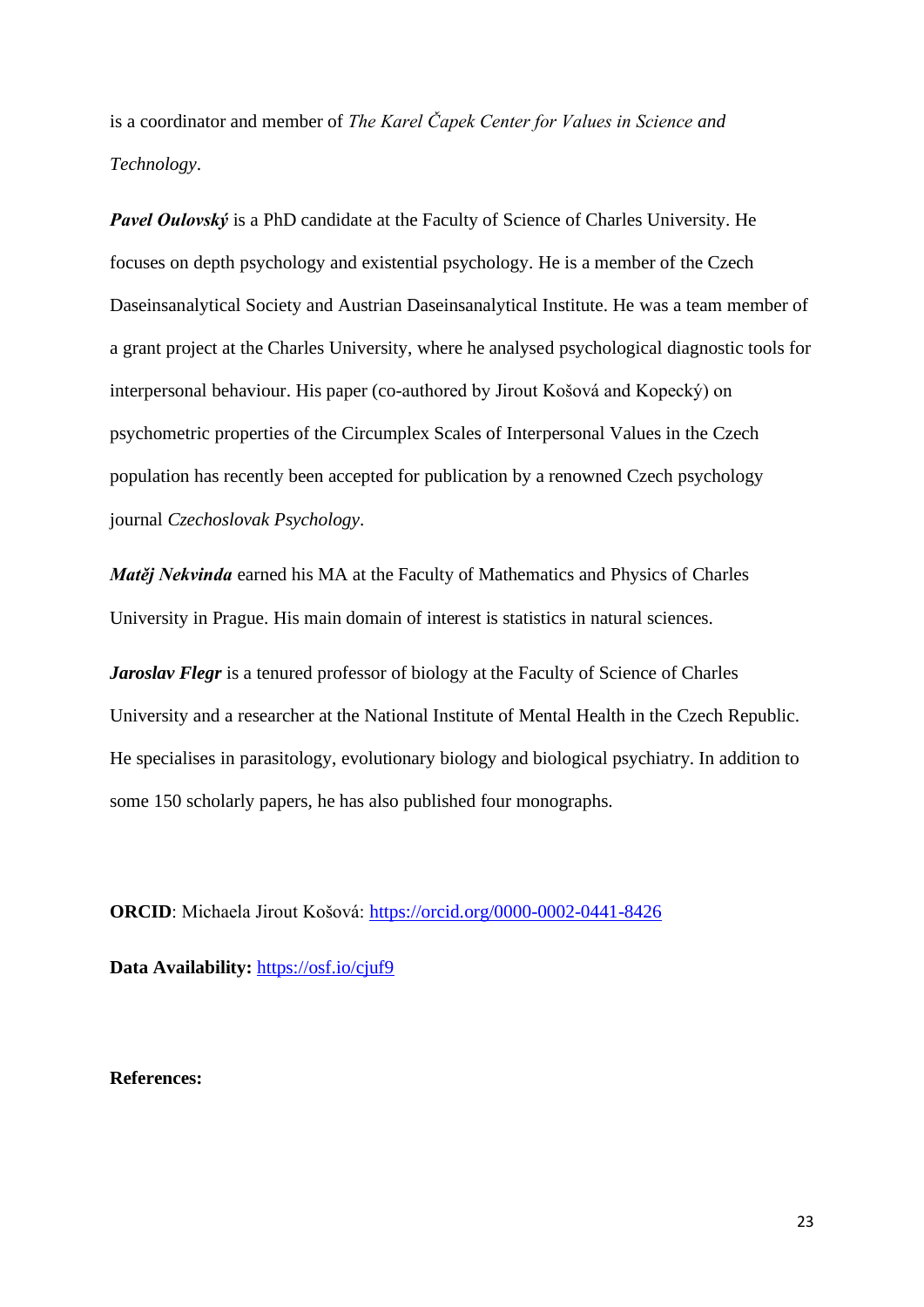Bluck, S., Alea, N., & Demiray, B. (2010). You get what you need: The psychosocial functions of remembering. In J.H. Mace (Ed.), *The act of remembering: Toward an understanding of how we recall the past* (pp. 284–307). Malden, MA: Wiley-Blackwell.

De Freitas, J., Tobia, K., Newman, J.E., & Knobe, J. (2017). Normative Judgements and Individual Essence. *Cognitive Science* 41, pp. 382-402.

De Freitas, J., & Cikara, M. (2018). Deep down my enemy is good: Thinking about the tue self reduces intergroup bias. *Journal of Experimental Social Psychology*, 74, pp. 307-316.

De Freitas, J., Cikara, M., Grossmann, I., Schlegel, R. (2018). Moral Goodness Is the Essence of Personal Identity. *Trends in Cognitive Sciences*, Letter, 22(9), pp. 739-740.

De Freitas, J., Sarkissian, H., Newman, G. E., Grossman, I., De Brigard, F., Luco, A., Knobe, J. (2018). Consistent Belief in a Good True Self in Misanthropes and Three Interdependent Cultures. *Cognitive Science*, 42, pp. 134-160.

Demiray, B., & Janssen, S. M. J. (2015). The Self-enhancement Function of Autobiographical Memory. *Applied Cognitive Psychogy*, 29, pp. 49-60.

Dranseika, V. (2017). On the Ambiguity of 'the Same Person'. *AJOB Neuroscience*, 8(3), pp. 184-186.

Eagly, A., & Wood, W. (2017). Gender Identity: Nature and Nurture Working Together. *Evolutionary Studies in Imaginative Culture*, 1(1), pp. 59-62.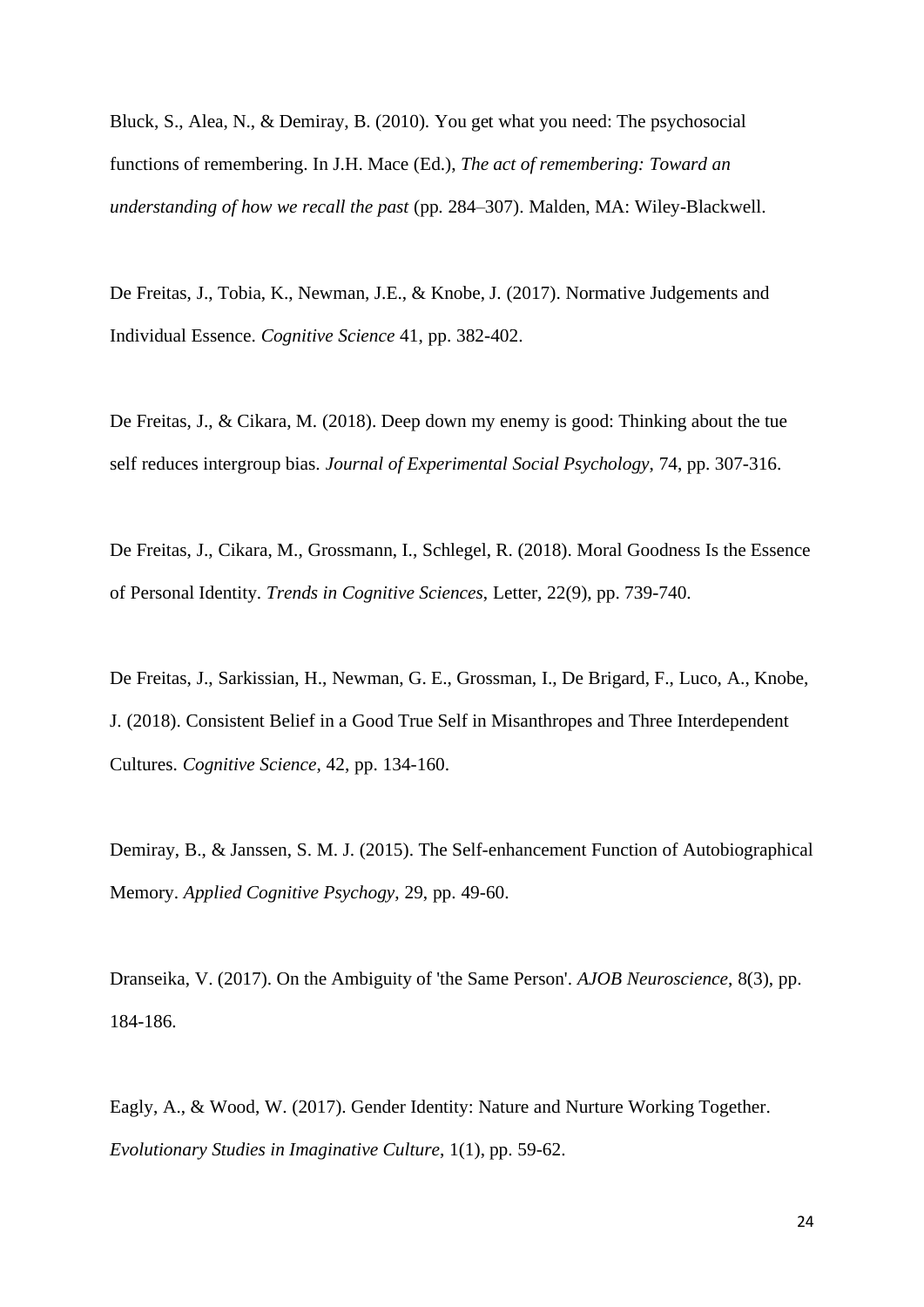Gibbs, J. C. (2014). Moral development and reality: Beyond the theories of Kohlberg, Hoffman, and Haidt (3rd ed.). Oxford University Press.

Haidt, J. (2001). The Emotional Dog and Its Rational Tail: A Social Intuitionist Approach to Moral Judgment. *Psychological Review*, 108(4), pp. 814-834.

Haidt, J. (2007). The New Synthesis in Moral Psychology. *Science,* 316(5827), pp. 998-1002.

Heiphetz, L., Strohminger, N., & Young, L. L. (2017). The Role of Moral Beliefs, Memories, and Preferences in Representations of Reality. *Cognitive Science,* 41, pp. 744-767.

Heiphetz, L., Strohminger, N., Gelman, S., & Young, L. (2018). Who am I? The role of moral beliefs in children's and adults' understanding of identity. *Journal of Experimental Social Psychology*, 78, pp. 210-219.

Keefer, W. M. (2013). Understanding morality from an evolutionary perspective: challenges and opportunities. *Educational Theory*, 63(2), pp. 113-131.

Kingsford, J. M., Hawes, D. J., & de Rosnay, M. (2018). The moral self and moral identity: Developmental questions and conceptual challenges. *British Journal of Developmental Psychology*, 36, pp. 652-666.

Locke, J. (2009). *Essay Concerning Human Understanding*. WLC books. (Original work published 1690)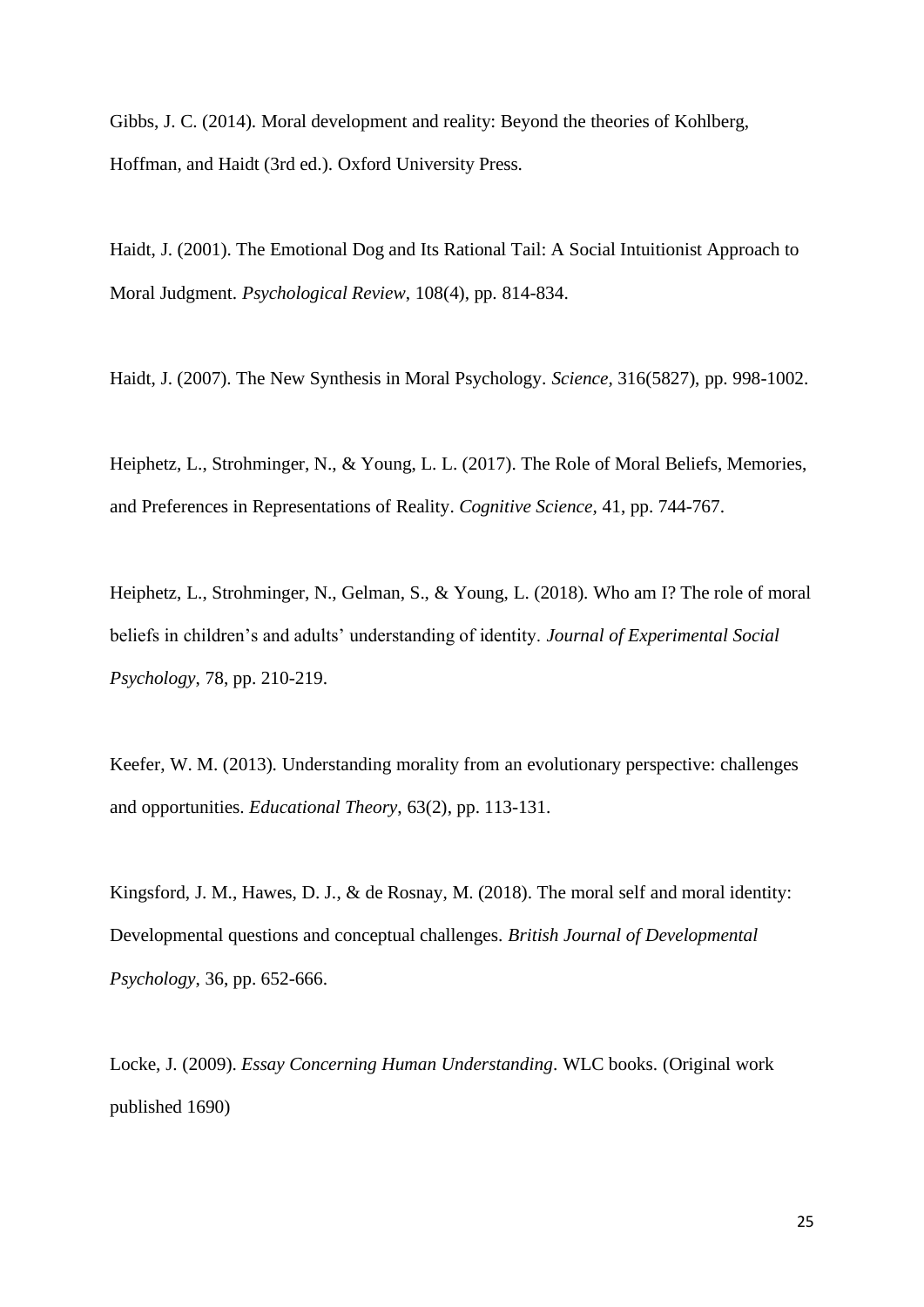Ma, H. K. (2013). The moral development of the child: an integrated model. *Frontiers in Public Health*, 1:57.

Nichols, S. & Bruno, M. (2010). Intuitions about personal identity: An empirical study. *Philosophical Psychology*, 23(3), pp. 293-312.

Okawa, J. B. (2008). *Considerations for the Cross-Cultural Evaluation of Refugees and Asylum Seekers*. In L. A. Suzuki & J. G. Ponterotto (Eds.), *Handbook of Multicultural Assessment: Clinical, Psychological, and Educational Applications (Third edition).* San Francisco, CA: John Wiley & Sons, Inc.

Prinz, J. & Nichols, S. (2016). *Diachronic identity and the moral self*. In J. Kiverstein (Ed.), *The Routledge Handbook of Philosophy of the Social Mind* (pp. 449-463). Abingdon: Routledge.

Rose, D. and Nichols, S. (2019), Teleological Essentialism. Cognitive Science, 43: e12725. doi[:10.1111/cogs.12725](https://doi.org/10.1111/cogs.12725)

Smetana, J. G. & Jambon, M. (2017). *Parenting, Morality and Social Development*. In Ch. C. Helwig (Ed.), *New Perspectives on Moral Development* (pp. 121-139). Routledge.

Starmans, C. & Bloom, P. (2018). Nothing personal: what psychologists get wrong about identity*. Trends in Cognitive Sciences*, 22, pp. 566-568. DOI:https://doi.org/10.1016/j.tics.2018.04.002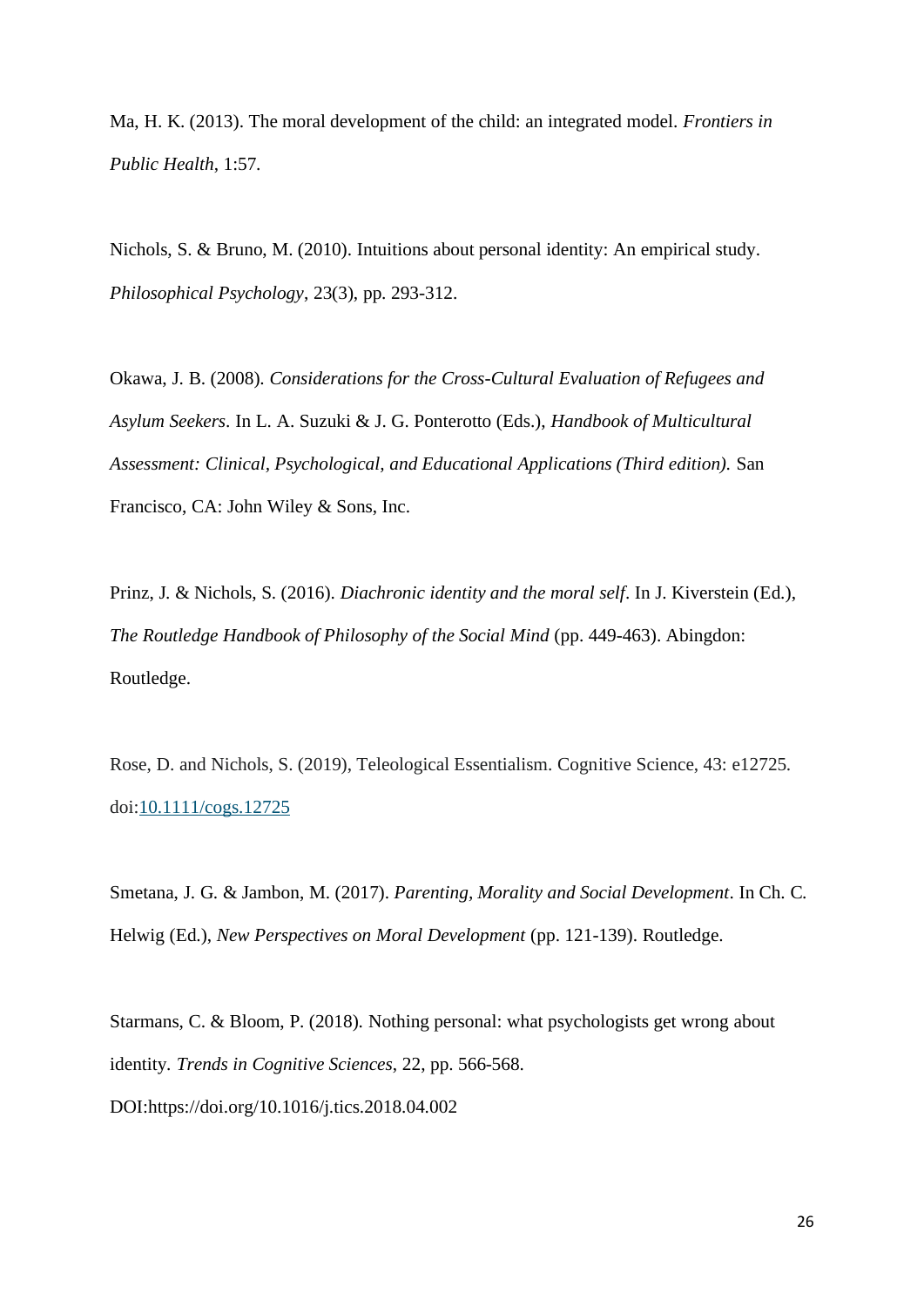Strohminger, N. & Nichols, S. (2014). The essential moral self. *Cognition*, 131, pp. 159-171.

Strohminger, N. & Nichols, S. (2015). Neurodegeneration and Identity. *Psychological Science,* 26(9), pp. 1469 - 1479.

Strohminger, N., Knobe, J., & Newman, G. (2017): The True Self: A Psychological Concept Distinct From the Self. *Perspectives on psychological science,* 12(4), pp. 551-560. doi: 10.1177/1745691616689495.

Tobia, K.P. (2015). Personal identity and the Phineas Gage effect. *Analysis,* 3(75), pp. 396-405. doi:10.1093/analys/anv041

Tobia, K.P. (2016). Personal Identity, Direction of Change, and Neuroethics. *Neuroethics* 9(37), pp. 37-43.<https://doi.org/10.1007/s12152-016-9248-9>

Wilson, A. & Ross, M. (2003). The identity function of autobiographical memory: Time is on our side. *Memory*, 11(2), pp. 137–149.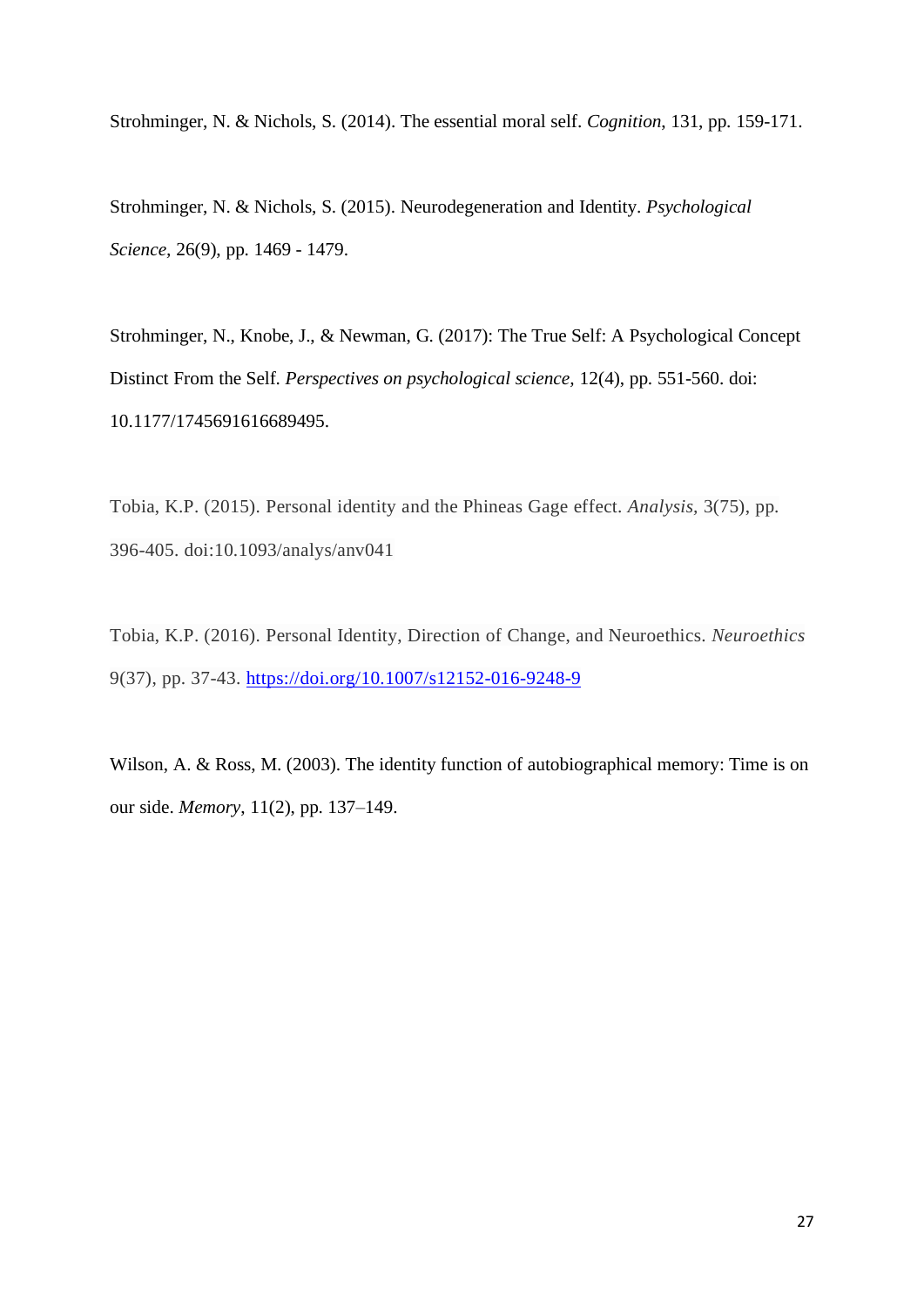



**Comparison of the perceived change in personal identity in different categories of traits.**

Respondents considered a change in the moral traits to have a significantly greater impact on personal identity than a change in any other category.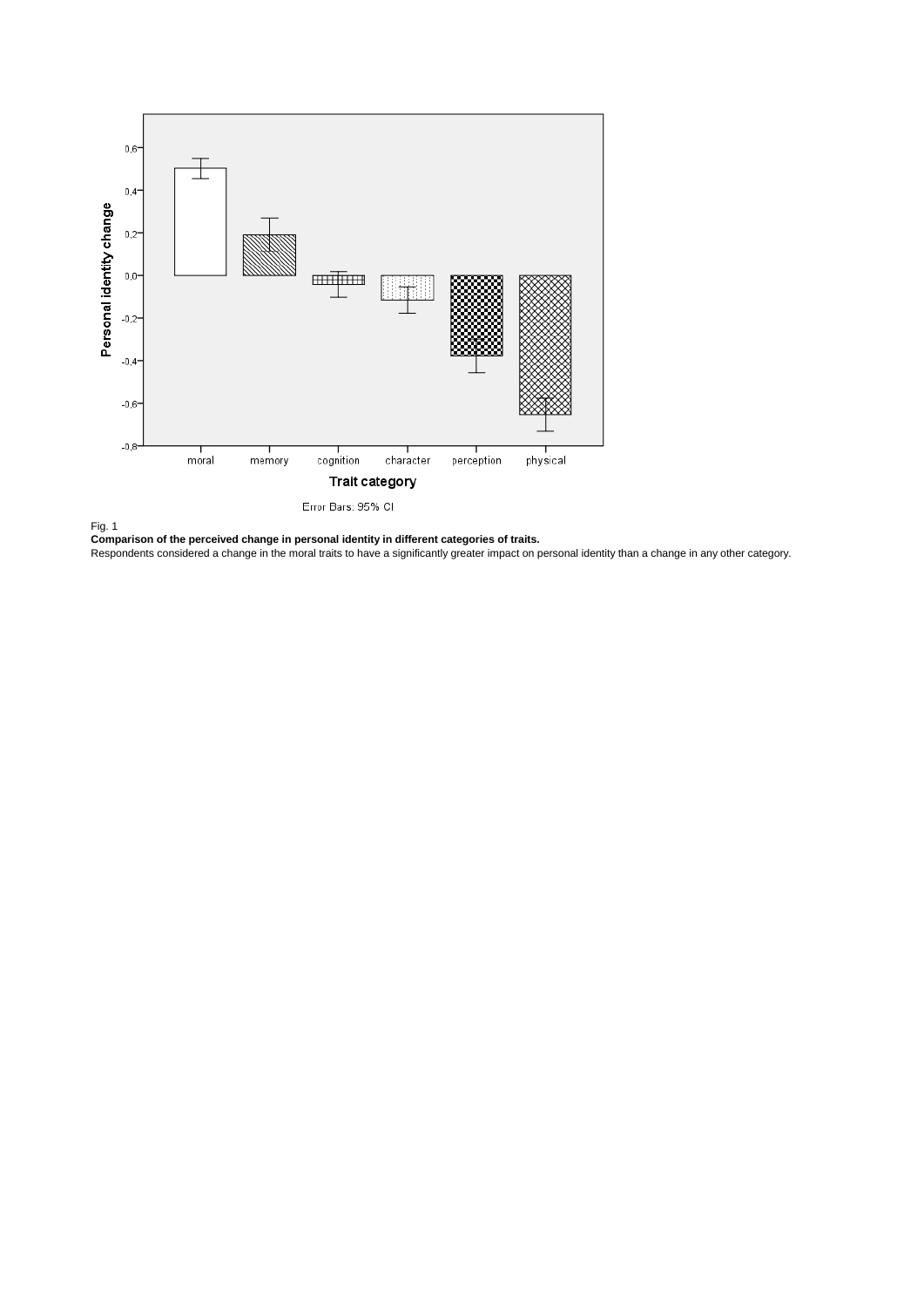

**Differences between the perceived importnace of negative and positive versions of a change.**<br>The negative change was perceived as having a significantly greater impact on the preservation of personal identity than a posit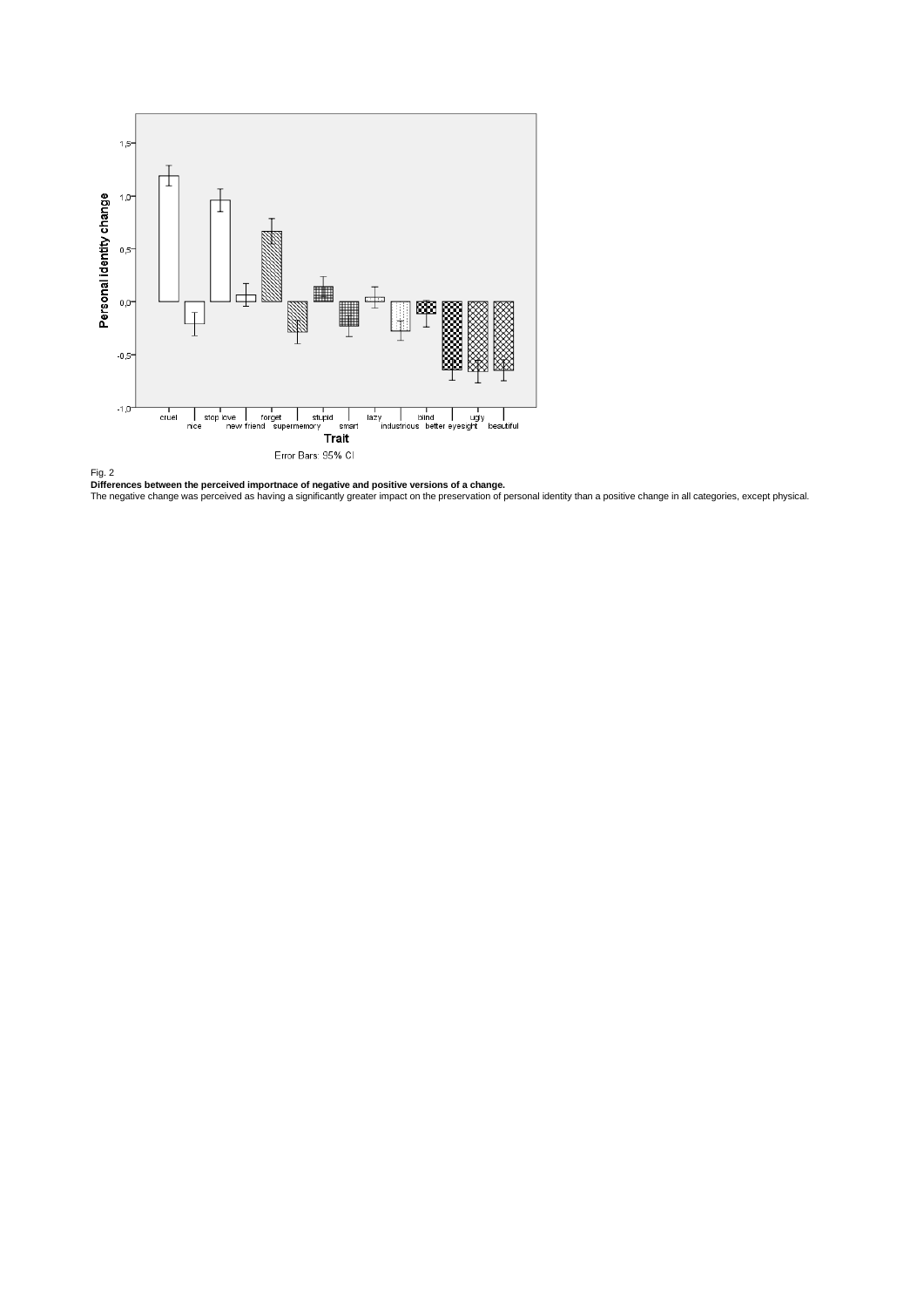

Fig. 3

**The effect of age on the perceived change in personal identity.**

The relative importance of the moral category grows with age.

The bottom end of the whisker is minimum value. The top end of the whisker is maximum value.

The bottom of the box is 25th percentile. The top of the box is 75th percentile.

The horizontal line inside the box is median. The dots represent outliers.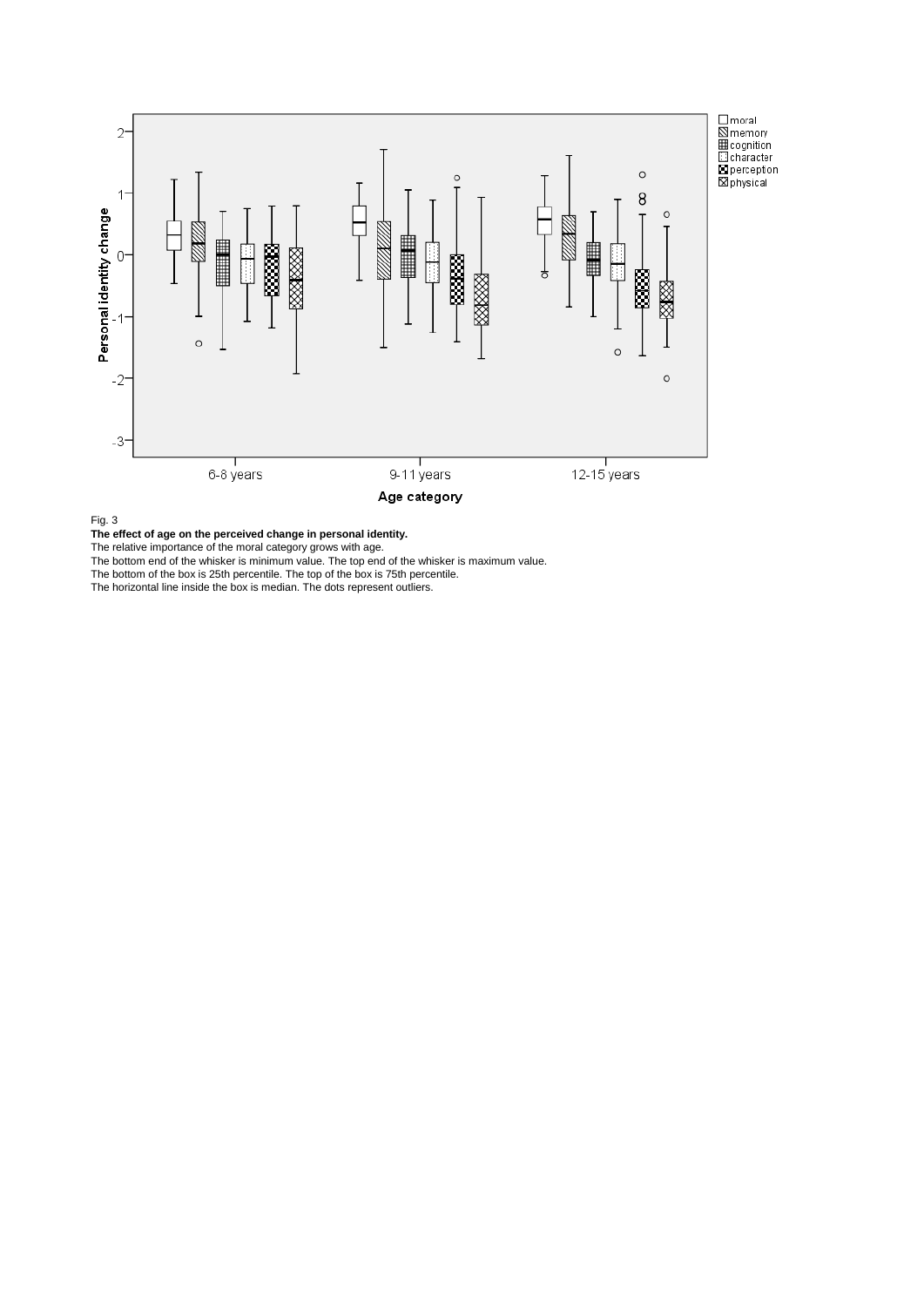

Fig. 4



Girls considered the moral category as having a greater impact on the preservation of personal identity in comparison to the other categories than boys . The bottom end of the whisker is minimum value. The top end of the whisker is maximum value.

The bottom of the box is 25th percentile. The top of the box is 75th percentile.

The horizontal line inside the box is median. The dots represent outliers.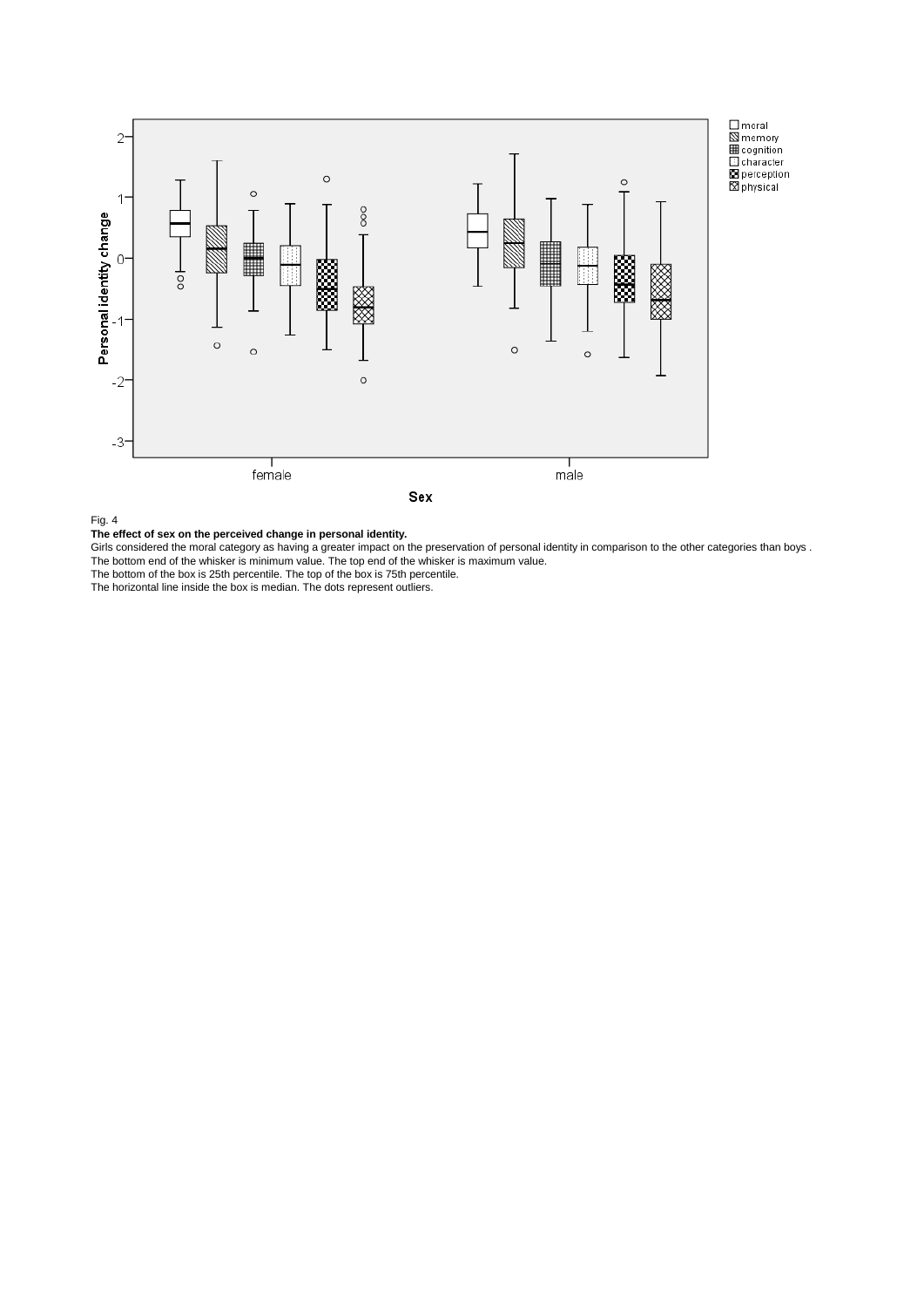

Fig. 5

**The effect of scenario on the perceived change in personal identity.**

The more personal the scenario, the greater the relative importance of the moral category.

The bottom end of the whisker is minimum value. The top end of the whisker is maximum value.

The bottom of the box is 25th percentile. The top of the box is 75th percentile.

The horizontal line inside the box is median. The dots represent outliers.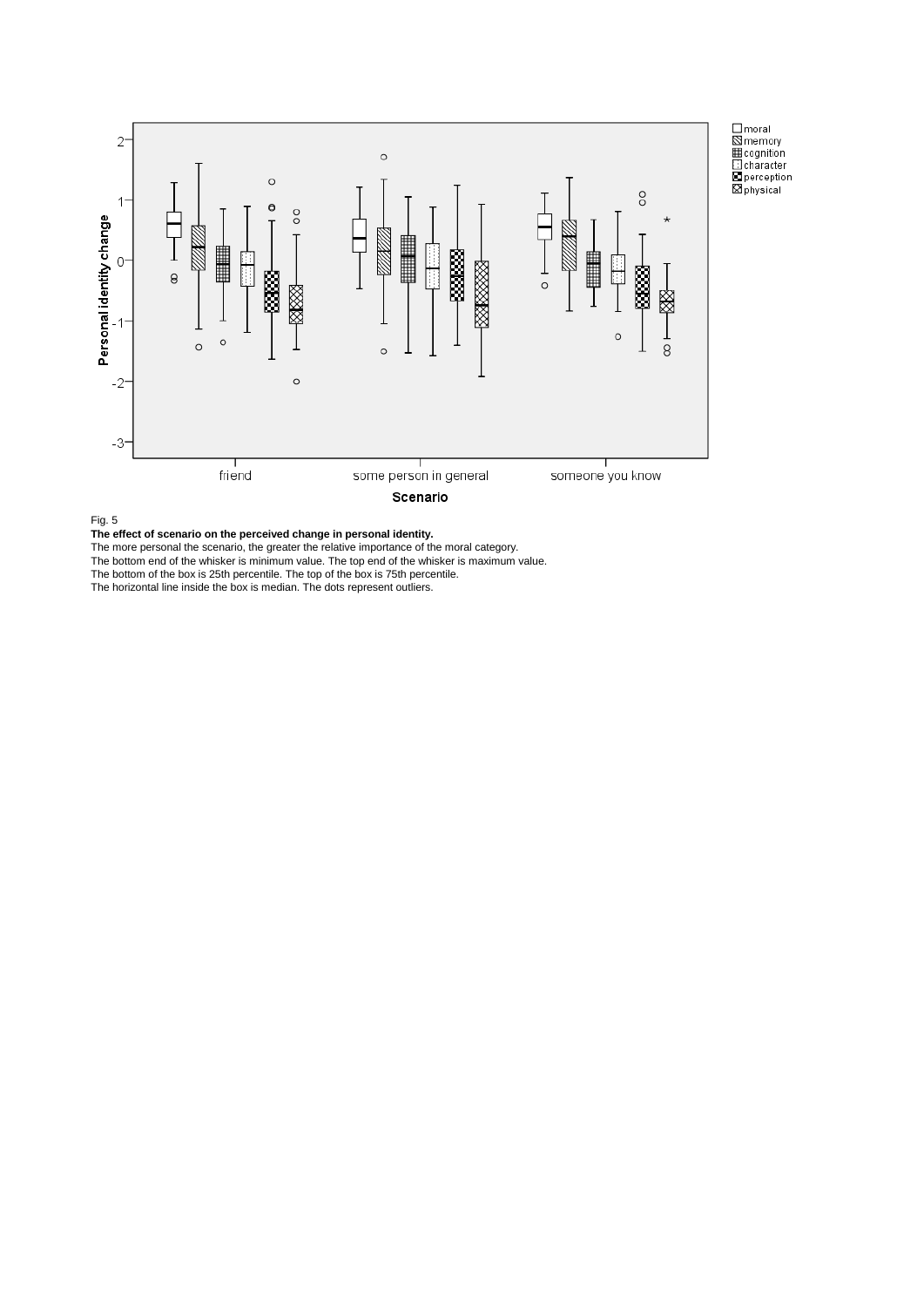# **My Friend's True Self: Children's Concept of Personal Identity Appendix**





Error bars: 95% CI

The graph shows the mean values of the original scores of the perceived change of personal identity for all participants (N=217, 56,4% F) (y-axis) as they differ across six categories of change (x-axis).



**Fig. 2**

Error bars: 95% CI

The graph shows the mean values of the original scores of the perceived change of personal identity for all participants (N=217, 56,4% F) (y-axis) as they differ across all items of change and between the positive version (yellow) and the negative version (blue) of each changing trait (x-axis).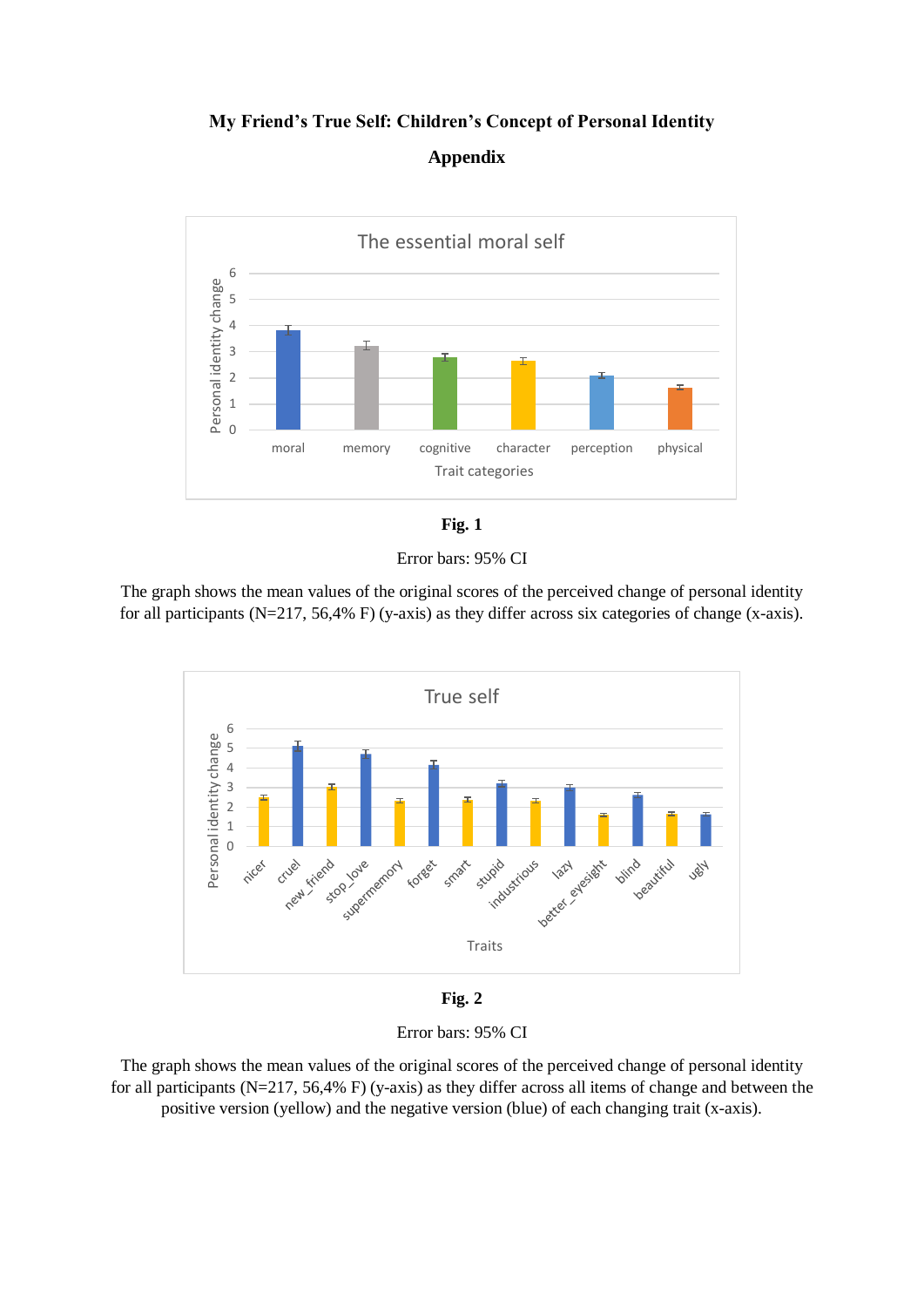



Error bars: 95% CI

The graph shows the mean values of the original scores of the perceived change of personal identity (y-axis) as they differ across six categories of change and across different ages (x-axis). The dotted lines show the trait categories' linear trend of the perceived personal identity change score with growing age.



**Fig. 4**

Error bars: 95% CI

The graph shows the mean values of the original scores of the perceived change of personal identity (y-axis) as they differ across six categories of change and across different age categories (x-axis). The dotted lines show the trait categories' linear trend of the perceived personal identity change score with growing age.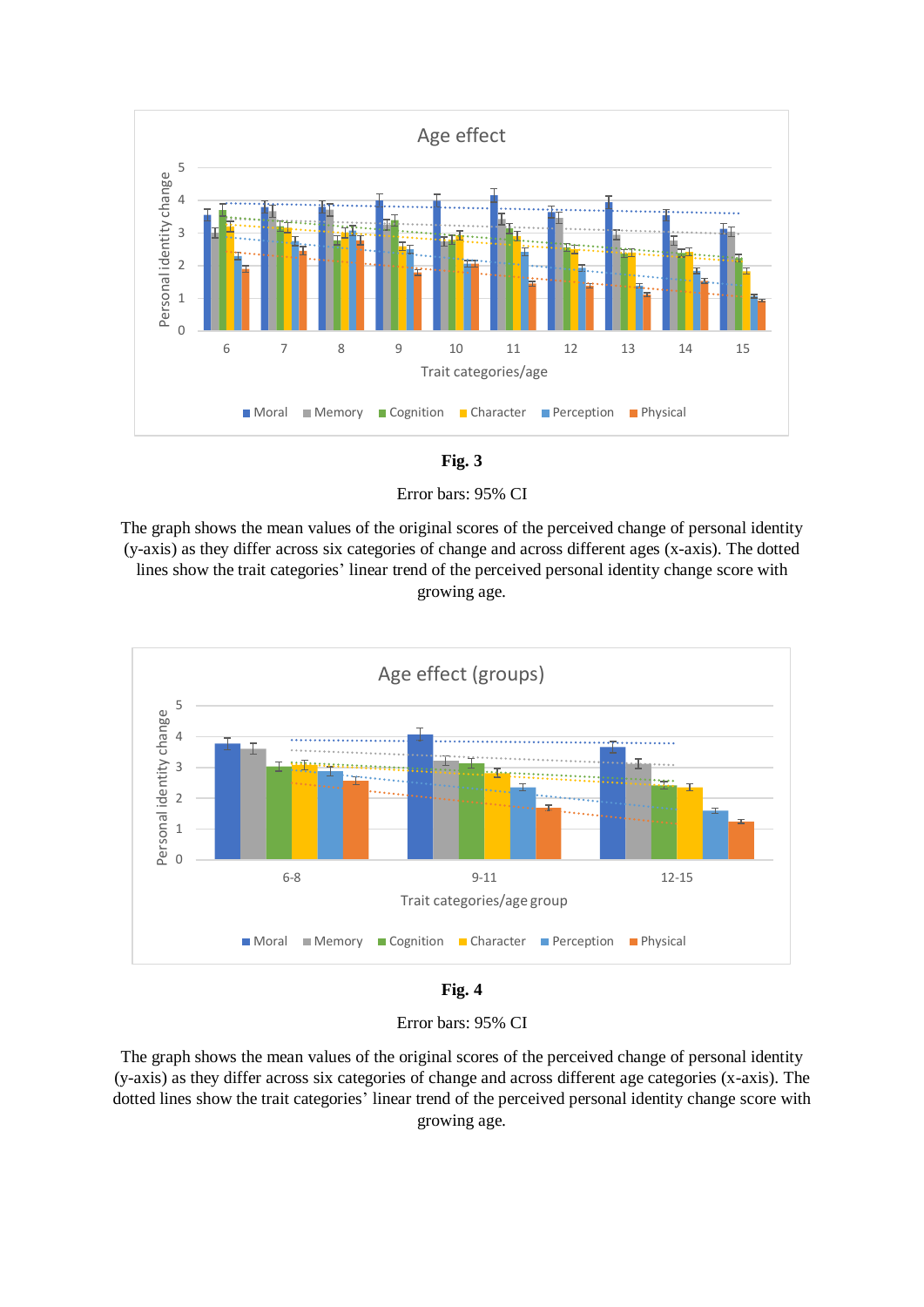



Error bars: 95% CI

The graph shows normalized scores (so that they start at 2 for the lowest age) of the perceived change of personal identity (y-axis) as they differ across six categories of change and across different age categories (x-axis). The dotted lines show the trait categories' linear trend of the perceived personal identity change score with growing age.



**Fig. 6**

Error bars: 95% CI

The graph shows the mean values of the original scores of the perceived change of personal identity for the participants answering the "friend vignette"  $(N=90, 64, 4\% \text{ F})$  (y-axis) as they differ across six categories of change and across different age categories (x-axis). The dotted lines show the trait categories' linear trend of the perceived personal identity change score with growing age.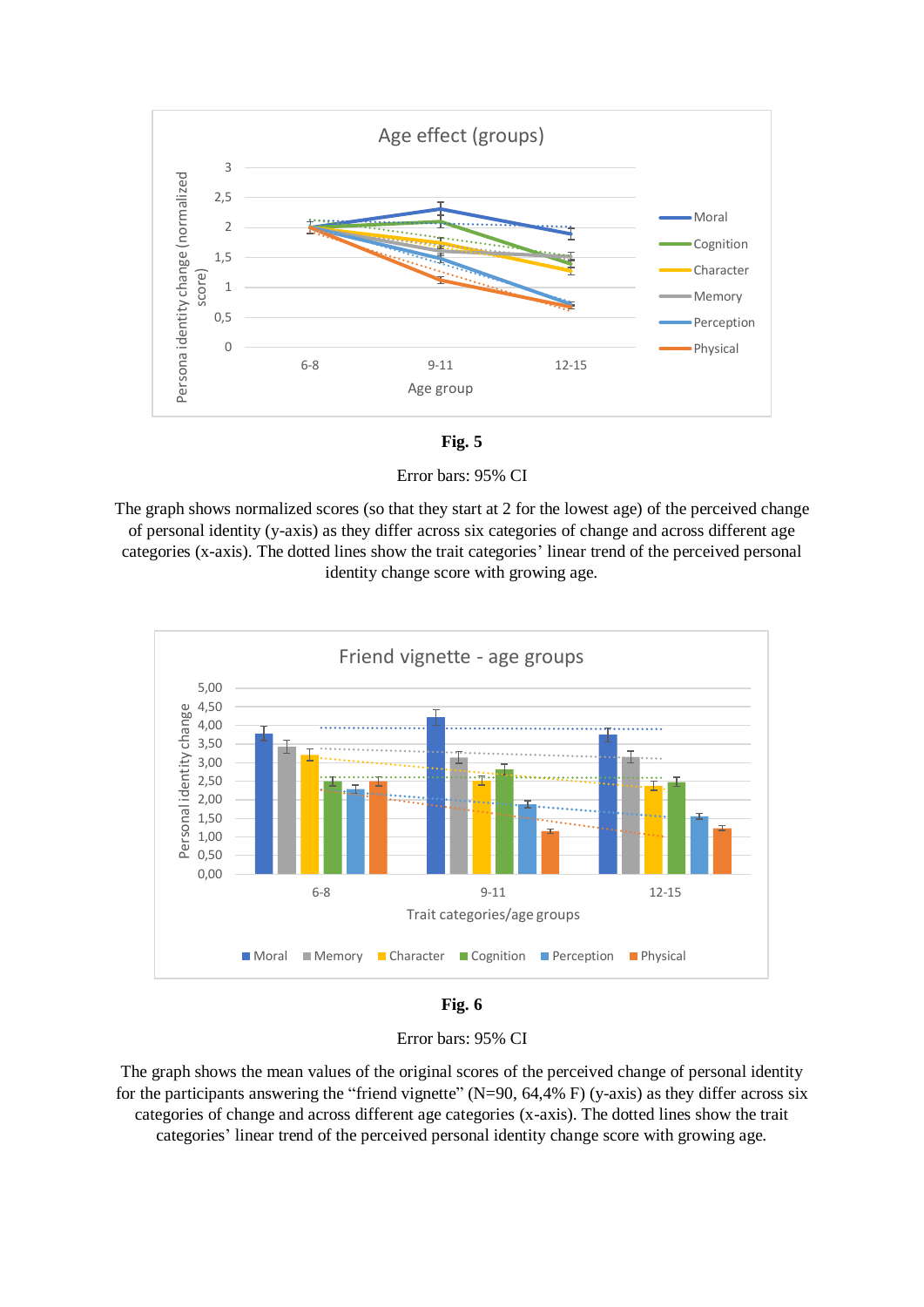



Error bars: 95% CI

The graph shows the mean values of the original scores of the perceived change of personal identity for the participants answering the "some person in general" vignette  $(N=91, 42,9% F)$  (y-axis) as they differ across six categories of change and across different age categories (x-axis). The dotted lines show the trait categories' linear trend of the perceived personal identity change score with growing age.



**Fig. 8**

Error bars: 95% CI

The graph shows the mean values of the original scores of the perceived change of personal identity for all participants (y-axis) as they differ across six categories of change and between sexes (x-axis). The dotted lines show the trait categories' linear trend of the perceived personal identity change score between sexes.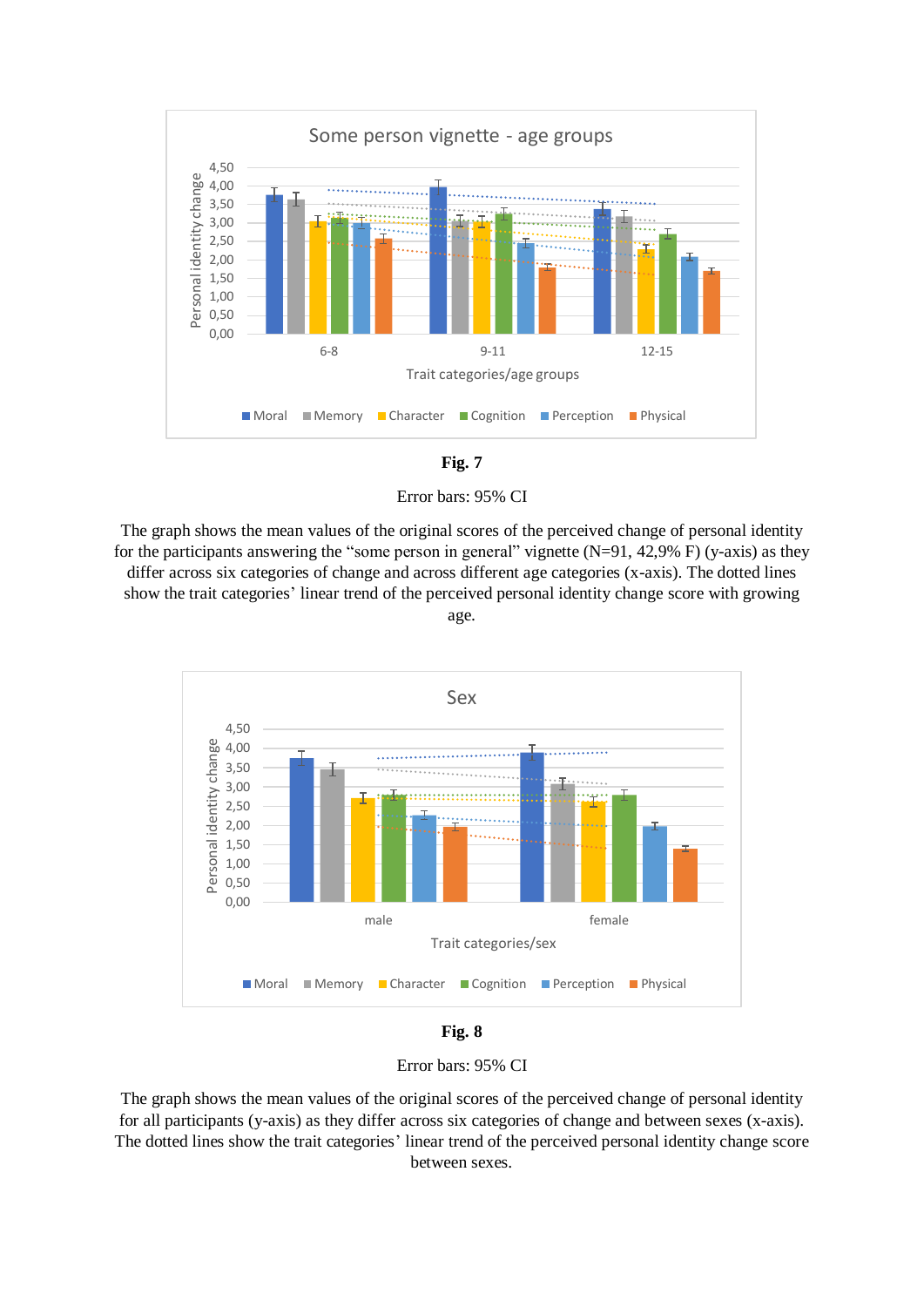



Error bars: 95% CI

The graph shows the mean values of the original scores of the perceived change of personal identity for the 6-8 years old participants answering the "friend" vignette (note: the sample was too small, N=7, 57,1% F) (y-axis) as they differ across six categories of change and between sexes (x-axis). The dotted lines show the trait categories' linear trend of the perceived personal identity change score between sexes.





Error bars: 95% CI

The graph shows the mean values of the original scores of the perceived change of personal identity for the 6-8 years old participants answering the "some person in general" vignette (N=32, 37,5% F) (yaxis) as they differ across six categories of change and between sexes (x-axis). The dotted lines show the trait categories' linear trend of the perceived personal identity change score between sexes.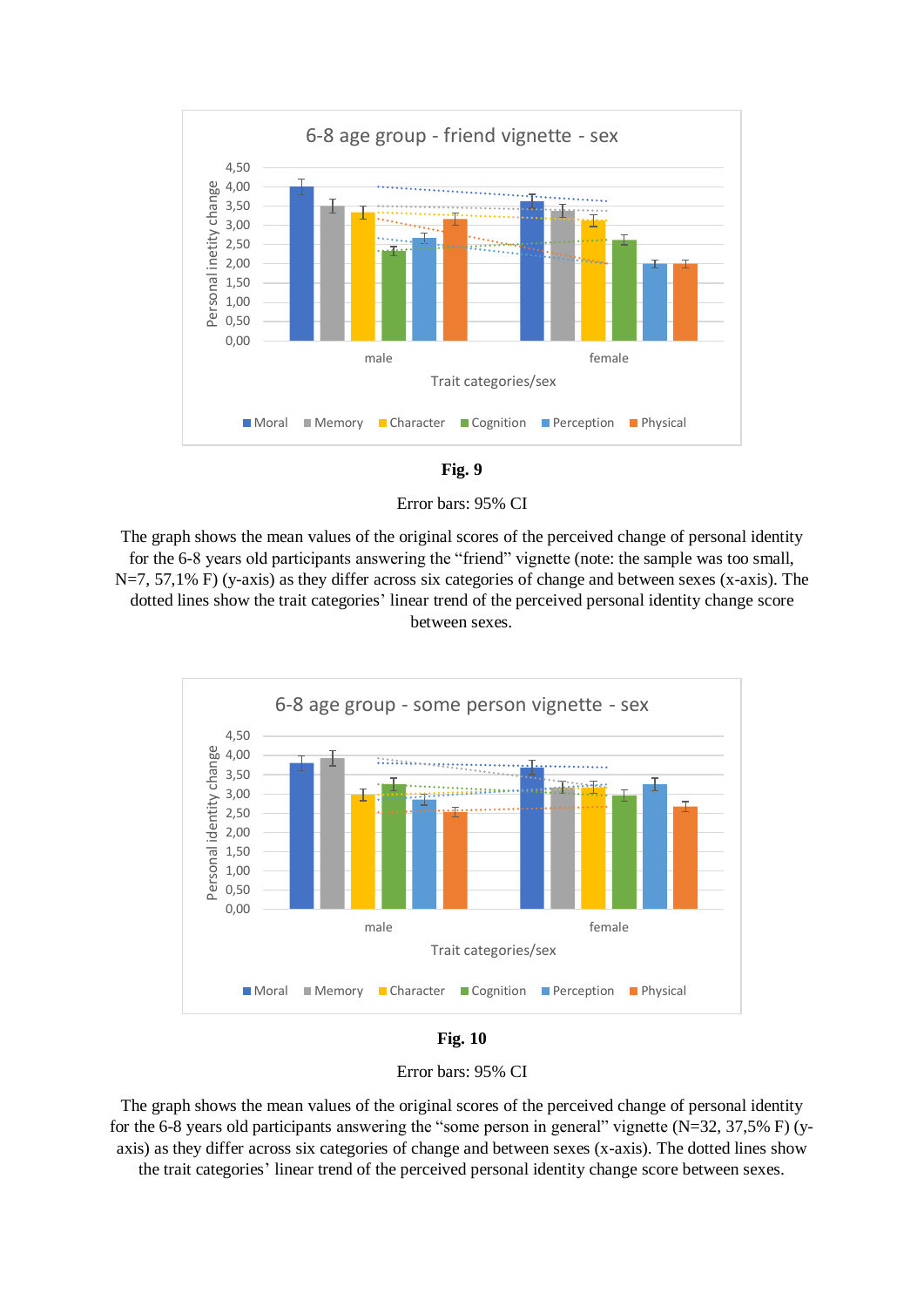



Error bars: 95% CI

The graph shows the mean values of the original scores of the perceived change of personal identity for the 9-11 years old participants answering the "friend" vignette  $(N=25, 56% F)$  (y-axis) as they differ across six categories of change and between sexes (x-axis). The dotted lines show the trait categories' linear trend of the perceived personal identity change score between sexes.



**Fig. 12**

Error bars: 95% CI

The graph shows the mean values of the original scores of the perceived change of personal identity for the 12-15 years old participants answering the "friend" vignette  $(N=58, 69\% \text{ F})$  (y-axis) as they differ across six categories of change and between sexes (x-axis). The dotted lines show the trait categories' linear trend of the perceived personal identity change score between sexes.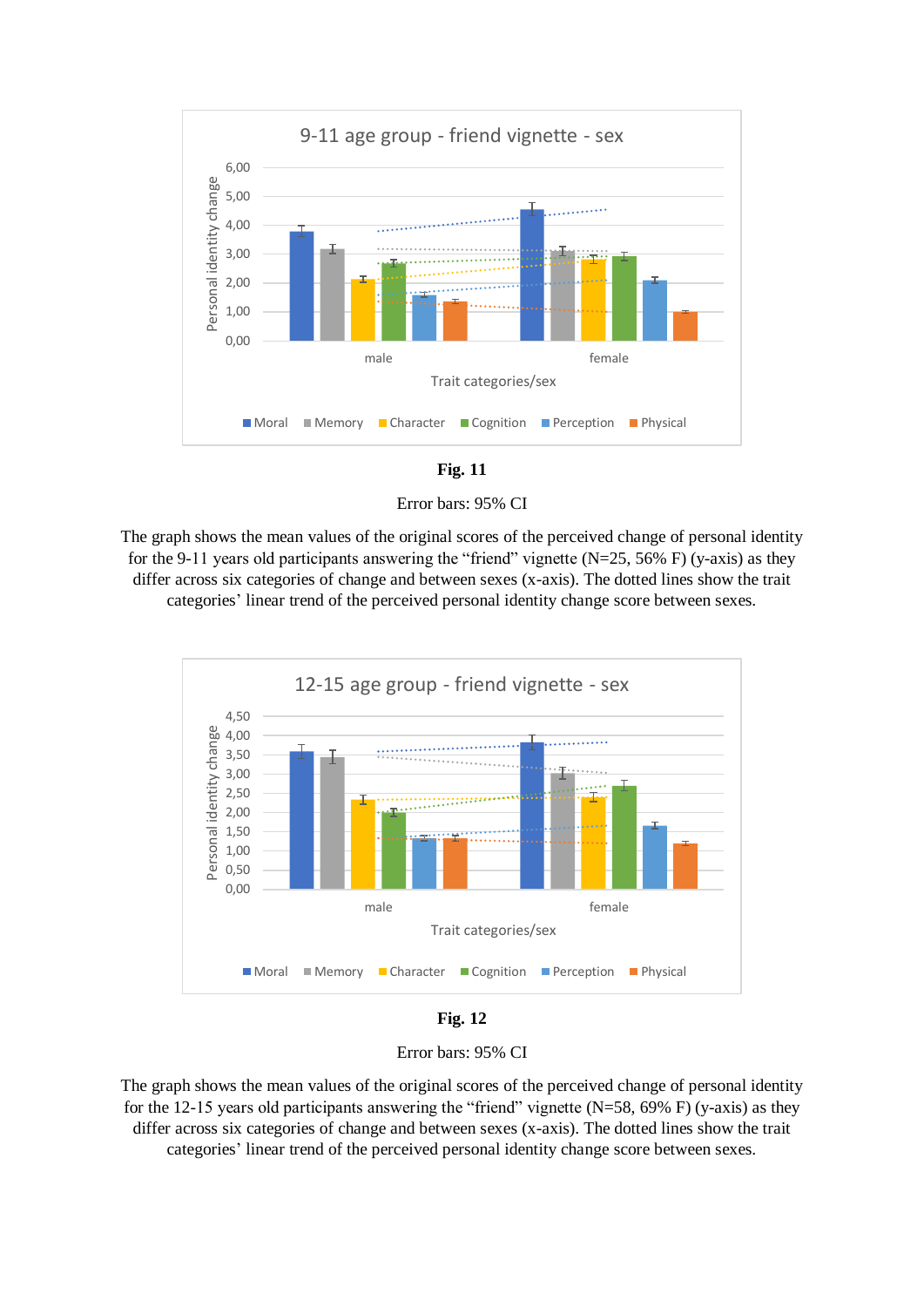



Error bars: 95% CI

The graph shows the mean values of the original scores of the perceived change of personal identity for the 6-8 years old participants (N=39, 41% F) (y-axis) as they differ across six categories of change and across different vignettes (x-axis). The dotted lines show the trait categories' linear trend of the perceived personal identity change score with vignette change.



**Fig. 14**

Error bars: 95% CI

The graph shows the mean values of the original scores of the perceived change of personal identity for the 9-11 years old participants (N=80, 53,8% F) (y-axis) as they differ across six categories of change and across different vignettes (x-axis). The dotted lines show the trait categories' linear trend of the perceived personal identity change score with vignette change.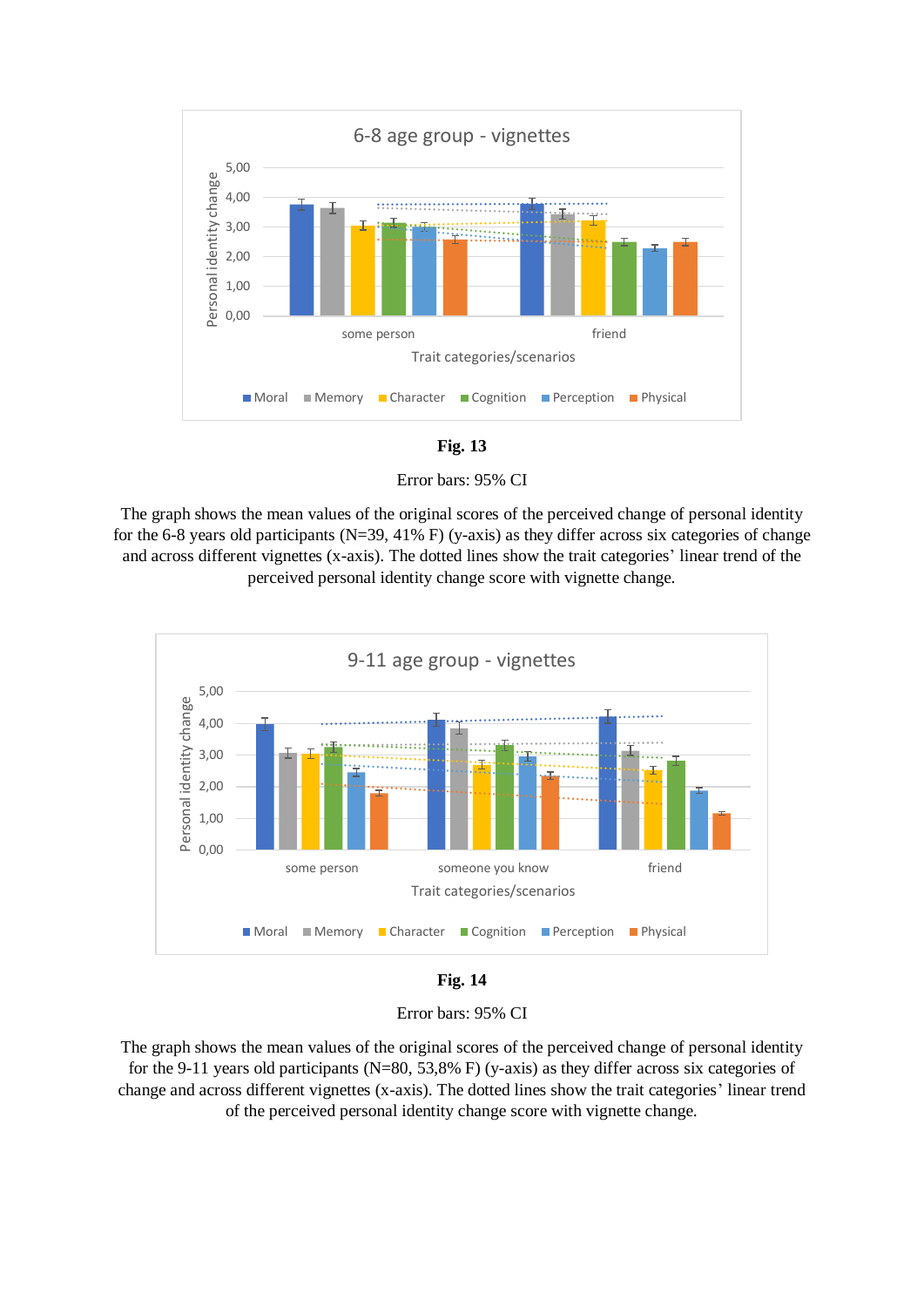

**Fig. 15**

Error bars: 95% CI

The graph shows the mean values of the original scores of the perceived change of personal identity for the 12-15 years old participants (N=98, 65,3% F) (y-axis) as they differ across six categories of change and across different vignettes (x-axis). The dotted lines show the trait categories' linear trend of the perceived personal identity change score with vignette change.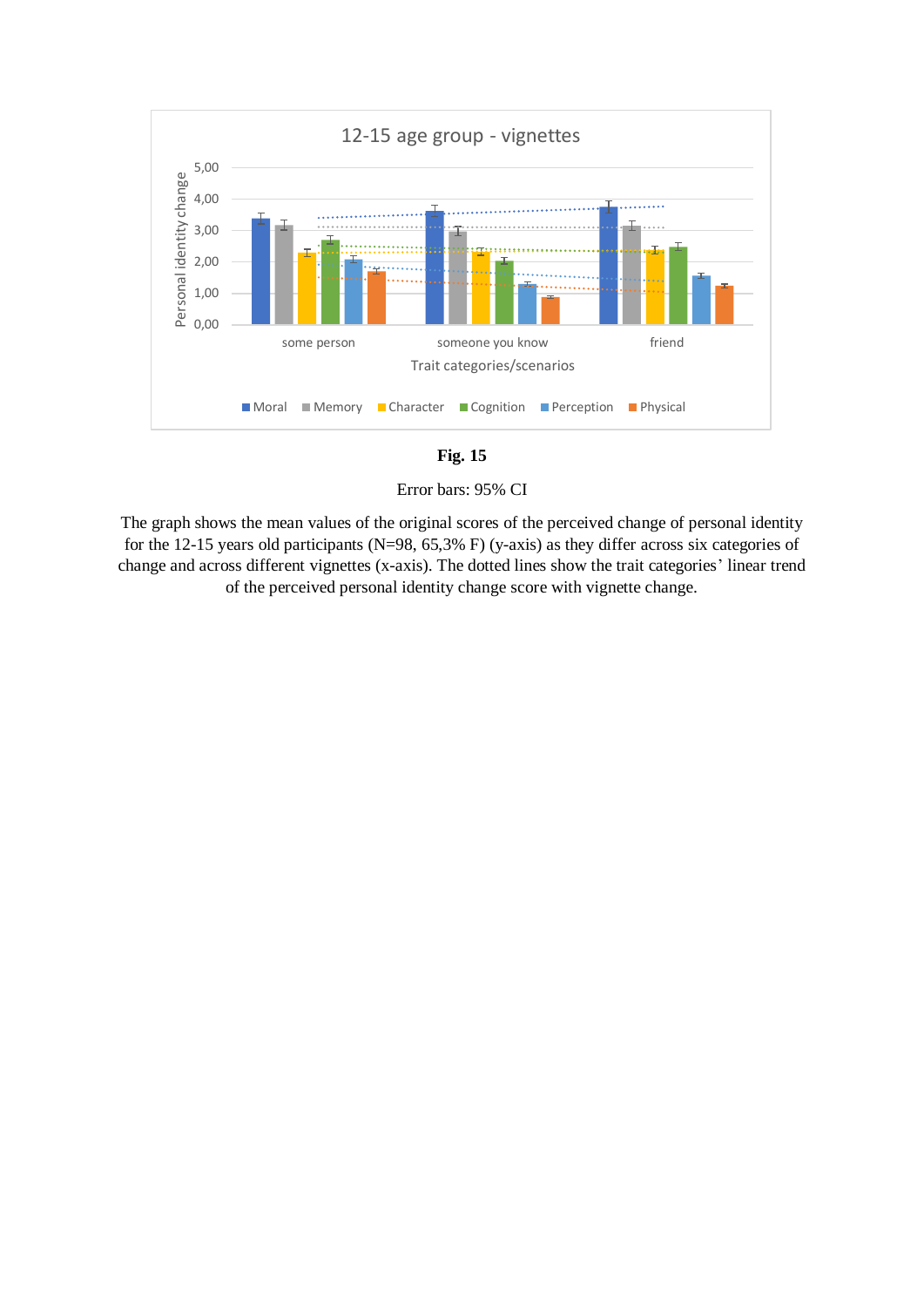Vignette in Czech (original):

Představ si, že tvůj *kamarád* /*kamarád, spolužák, rovesník nebo někdo jiný* /*nějaký člověk* vstoupí do speciální sci-fi komory, která ho může jakkoli změnit. Jak moc podle tebe tyto možné změny zasáhnou jeho podstatu, to, co je na něm to nejdůležitější, to, kým je, to, co ho nejvíc vystihuje jako človíčka?

# **0 - Je to pořád on/ona, zachoval/a si to podstatné ze sebe.**

# **6 - Už to není on/ona, ztratil/a to podstatné ze sebe.**

- 1. Když se stane ošklivějším.
- 2. Když si najednou dokáže vybavit úplně všechny své vzpomínky.
- 3. Když přestane mít rád své kamarády a blízké.
- 4. Když se stane svědomitějším, pilnějším.
- 5. Když oslepne.
- 6. Když se stane krásnějším.
- 7. Když zapomene na všechny svoje zážitky.
- 8. Když se stane mnohem hodnějším k ostatním dětem.
- 9. Když zhloupne.
- 10. Když se začne přátelit s někým, koho vůbec neměl rád.
- 11. Když sa stane línějším.
- 12. Když se mu velice zlepší zrak.
- 13. Když se stane krutým k ostatním dětem.
- 14. Když zmoudří.

SCALE:





 $\mathcal{P}$